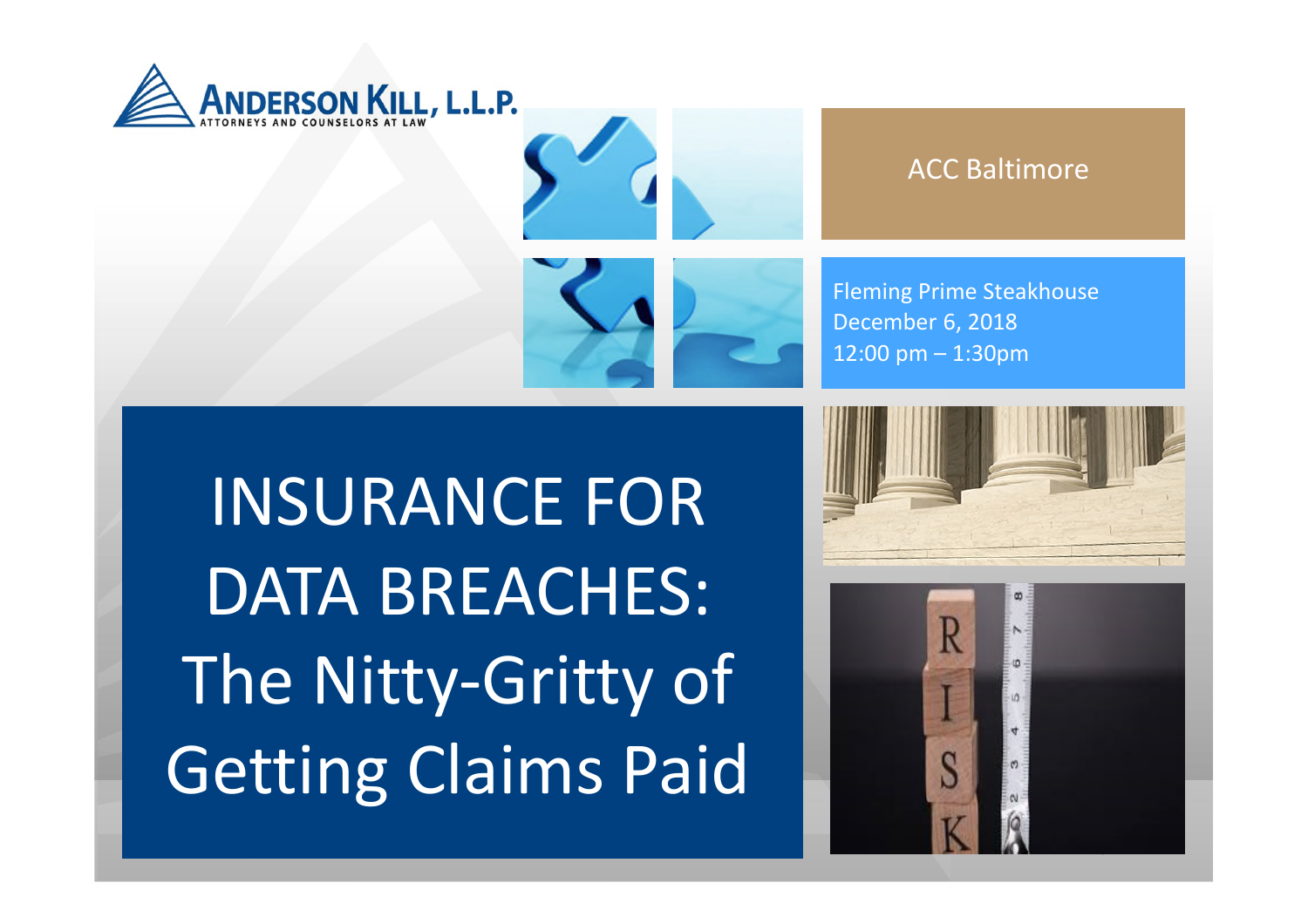## **Disclaimer**

The views expressed by the participants in this program are not those of the participants' employers, their clients, or any other organization. The opinions expressed do not constitute legal advice, or risk management advice. The views discussed are for educational purposes only, and provided only for use during this session.

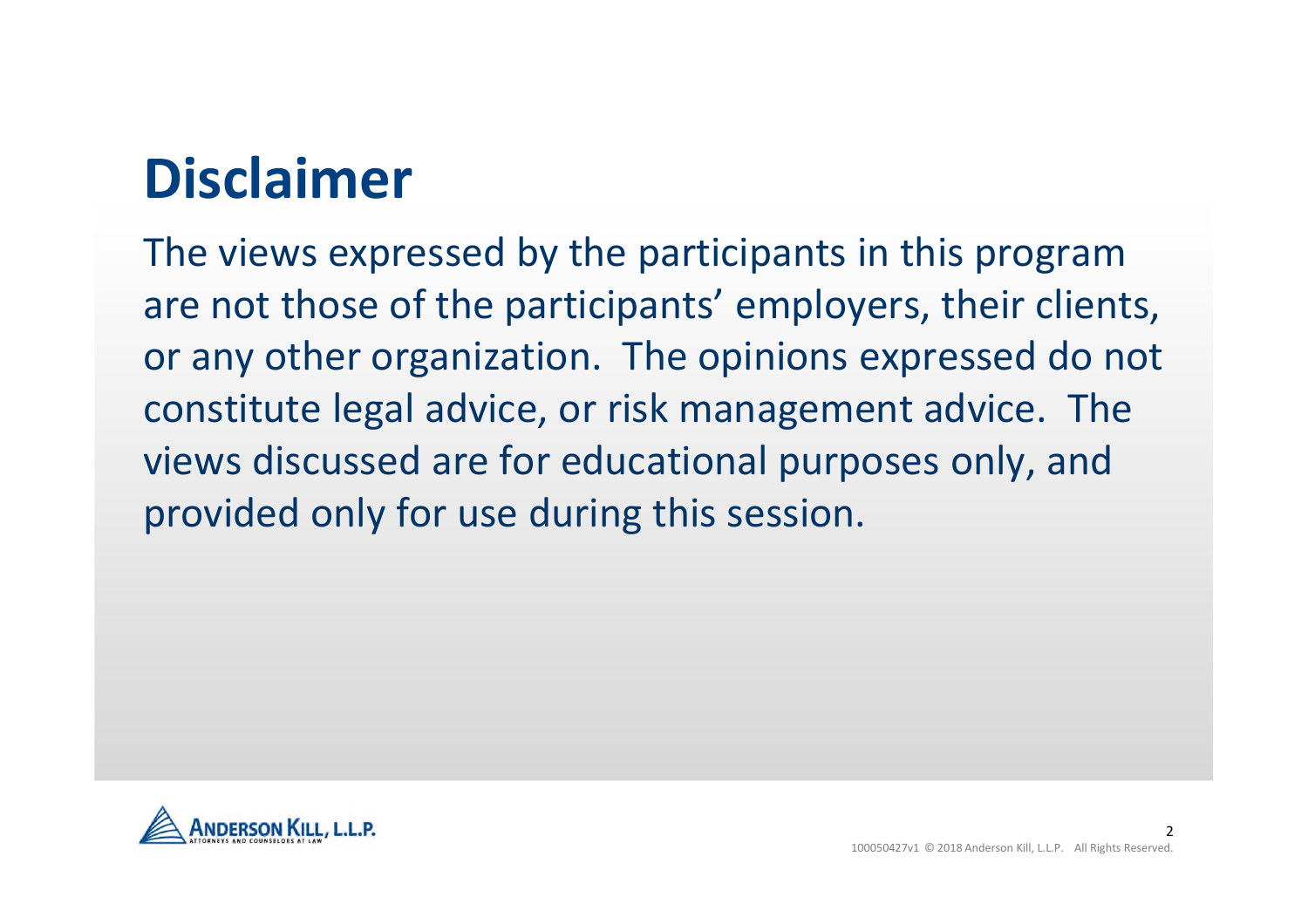## **SPEAKER:**



**Rhonda D. Orin, Esq.** Partner Anderson Kill Washington, DC (202) 416-6549 rorin@andersonkill.com Rhonda D. Orin is the managing partner of the firm's Washington, D.C. office.

Rhonda represents policyholders in coverage cases nationwide, including cyber liability, third-party tort and environmental liability claims, first-party property damage and business interruption claims, directors & officers liability, errors & omissions liability, fidelity bonds and alternative risk transfer arrangements, including for employee benefit plans. She has served as lead counsel in multiple jury and bench trials, argued before the highest courts of several states, and appeared in two cases before U.S. Supreme Court. Over her career, Rhonda has recovered more than a billion dollars for policyholders, including nine-figure recoveries. She has been honored repeatedly for her expertise and results, including recognition by Best Lawyers, The Legal 500, Business Insurance, the Women's Bar Association of DC and many other organizations.

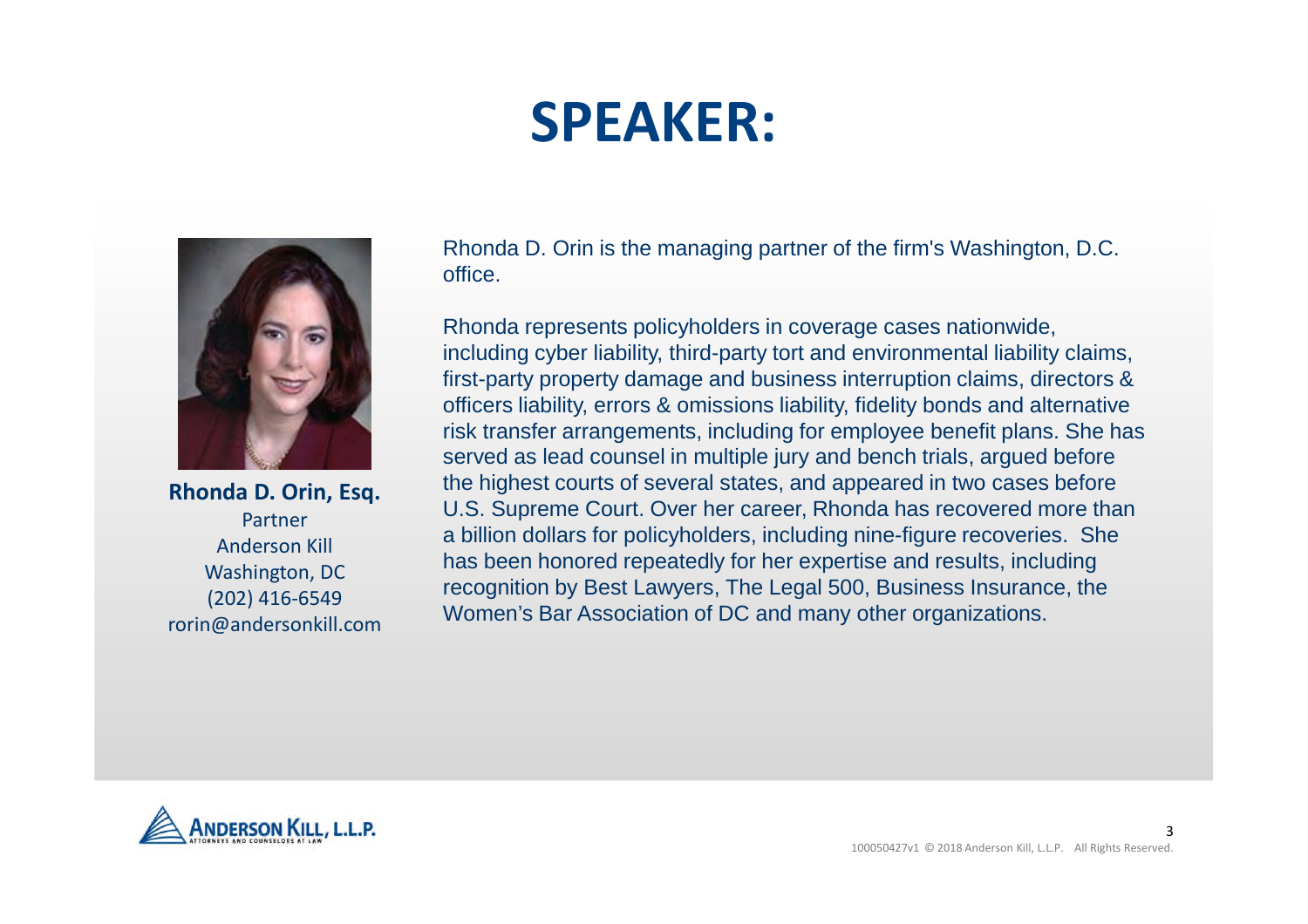## **SPEAKER:**



**Daniel J. Healy, Esq.** Partner Anderson Kill Washington, DC (202) 416-6547 dhealy@andersonkill.com Daniel J. Healy is a partner in Anderson Kill's Washington, D.C. office. He started his career with Anderson Kill and then served over five years as a Trial Attorney with the U.S. Department of Justice, Tax Division. He appeared as lead trial counsel in federal and state courts across the country, received numerous Outstanding Attorney awards and served as the E-Discovery Coordinator for the Tax Division.

Dan currently is the Co-Chair of Anderson Kill's Cyber Insurance Recovery Practice Group, and a member of the firm's Blockchain & Virtual Currency and Regulated Products Groups. He was selected by his peers for inclusion in The Best Lawyers in America for Insurance Litigation and was recognized by Super Lawyers as a Super Lawyer for Insurance Coverage.

He represents policyholders seeking insurance coverage. He has experience obtaining coverage under a variety of insurance policies for corporate policyholders. He has successfully represented railroads, banks, financial service providers, manufacturers, retailers, technology companies and food and beverage providers, including through jury trial.

Dan also litigates all areas of intellectual property. He regularly writes and speaks about insurance recovery and IP issues and was a co-editor of a book entitled *ADR and the Law* published jointly with the American Arbitration Association.

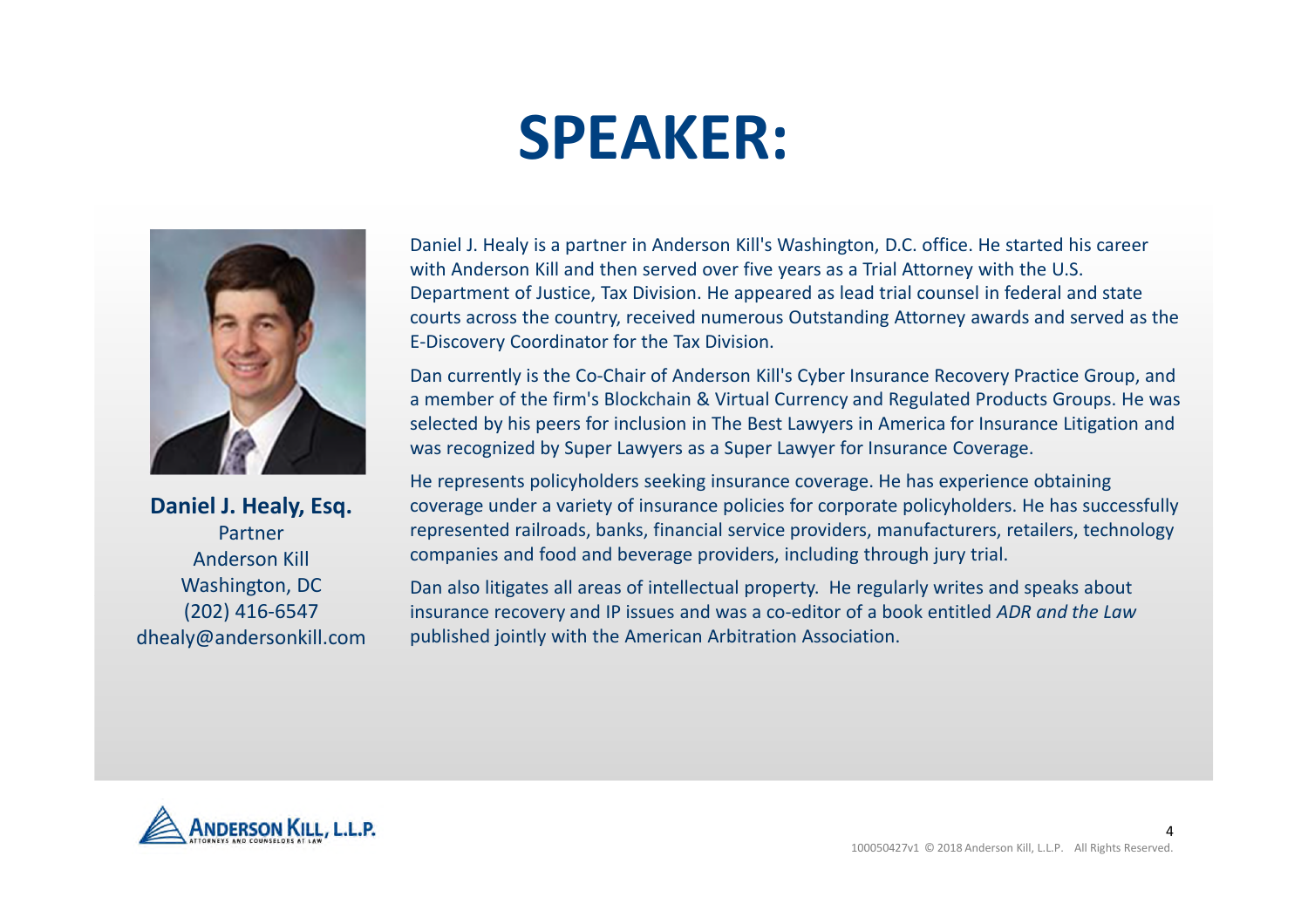## **SO WHAT'S THE PROBLEM?**

#### **What's Keeping CLOs Up At Night**



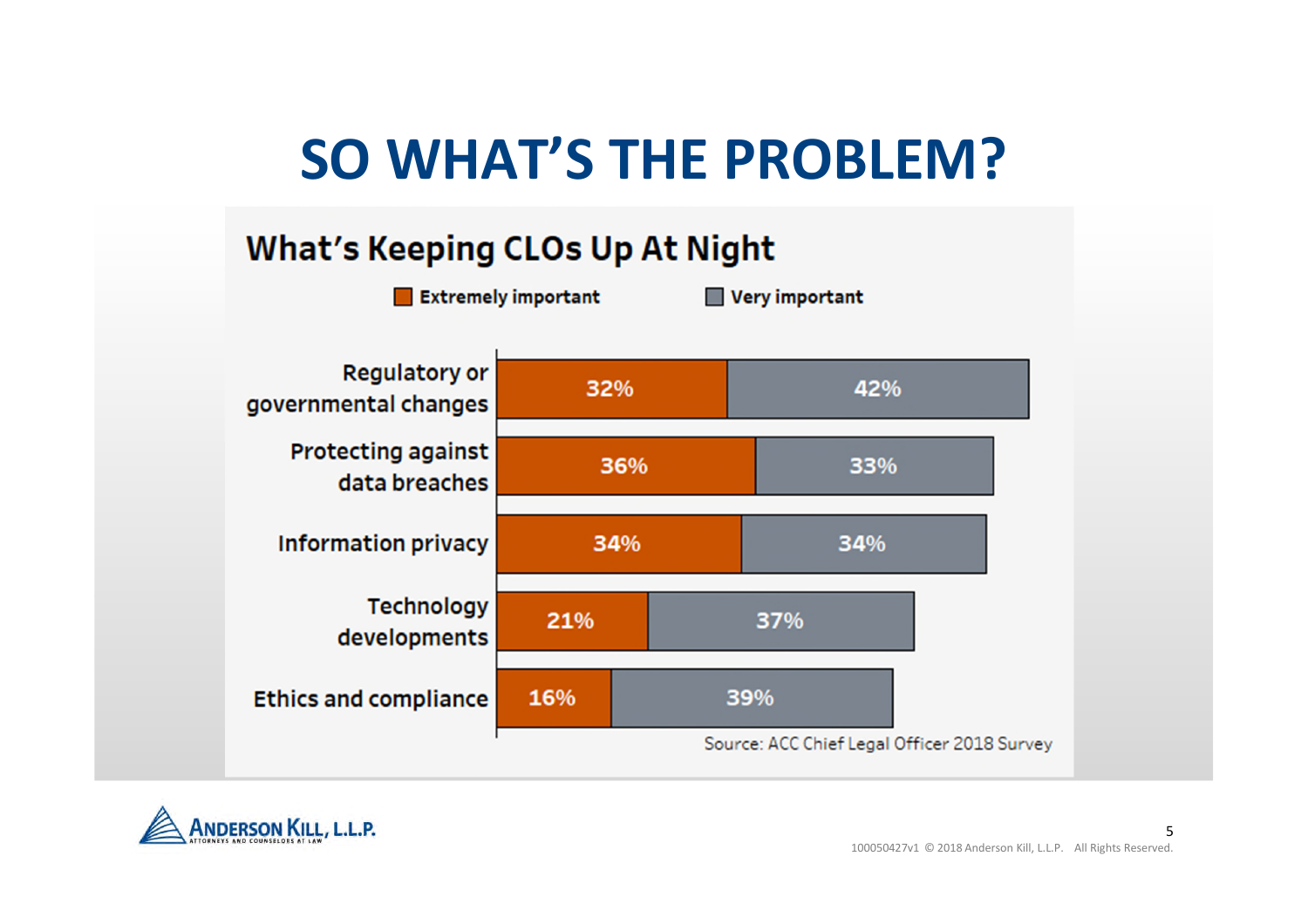### **WHO ARE THE THREATS?**

#### MORE THAN HOODED SILHOUETTES

- $\triangleright$  The modern cyber risk landscape is populated by threat actors with myriad motivations.
- $\triangleright$  Some attack targets, but many are opportunists who attack vulnerabilities wherever found.
- $\triangleright$  Attack methods can very from highly-targeted and deliberate attacks that develop over months, to mass-scale, self-spreading malware.



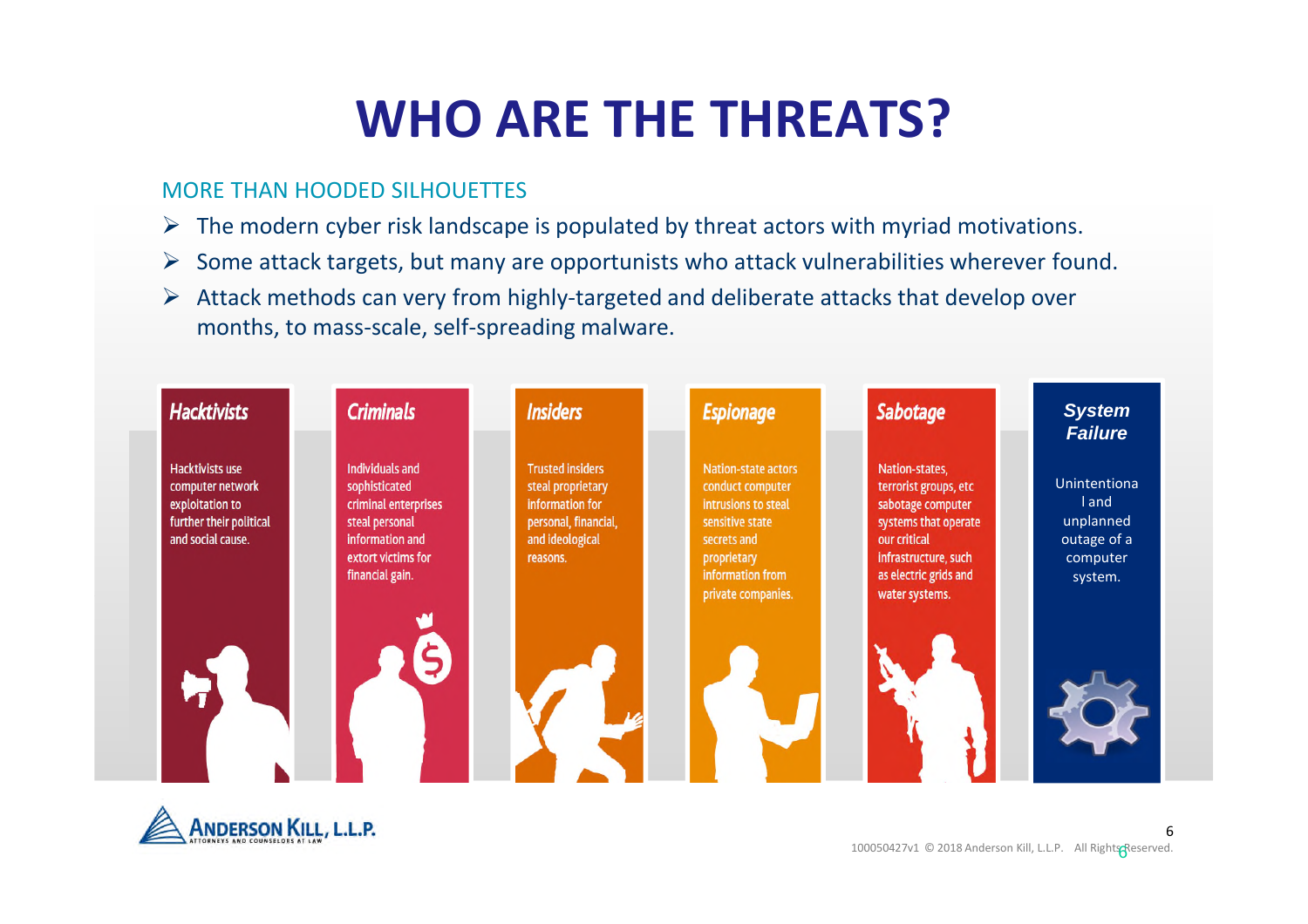## **REGULATORY ENVIRONMENT**

#### $\triangleright$  NIST, FTC, HHS, FDA & SEC/FINRA

- Top down governance issues
- Industry standards and norms for evaluating reasonableness
- Handbooks, guidance and other literature
- Section 5 of Federal Trade Commission Act ("FTC Act")

#### FEDERAL REGULATORY ENFORCEMENT

- FTC v. Wyndham Worldwide
- FTC v. Uber
- SEC v. Craig
- SEC v. McKeown and Ryan
- OCR Presence Health
- OCR Children's Medical Center of Dallas



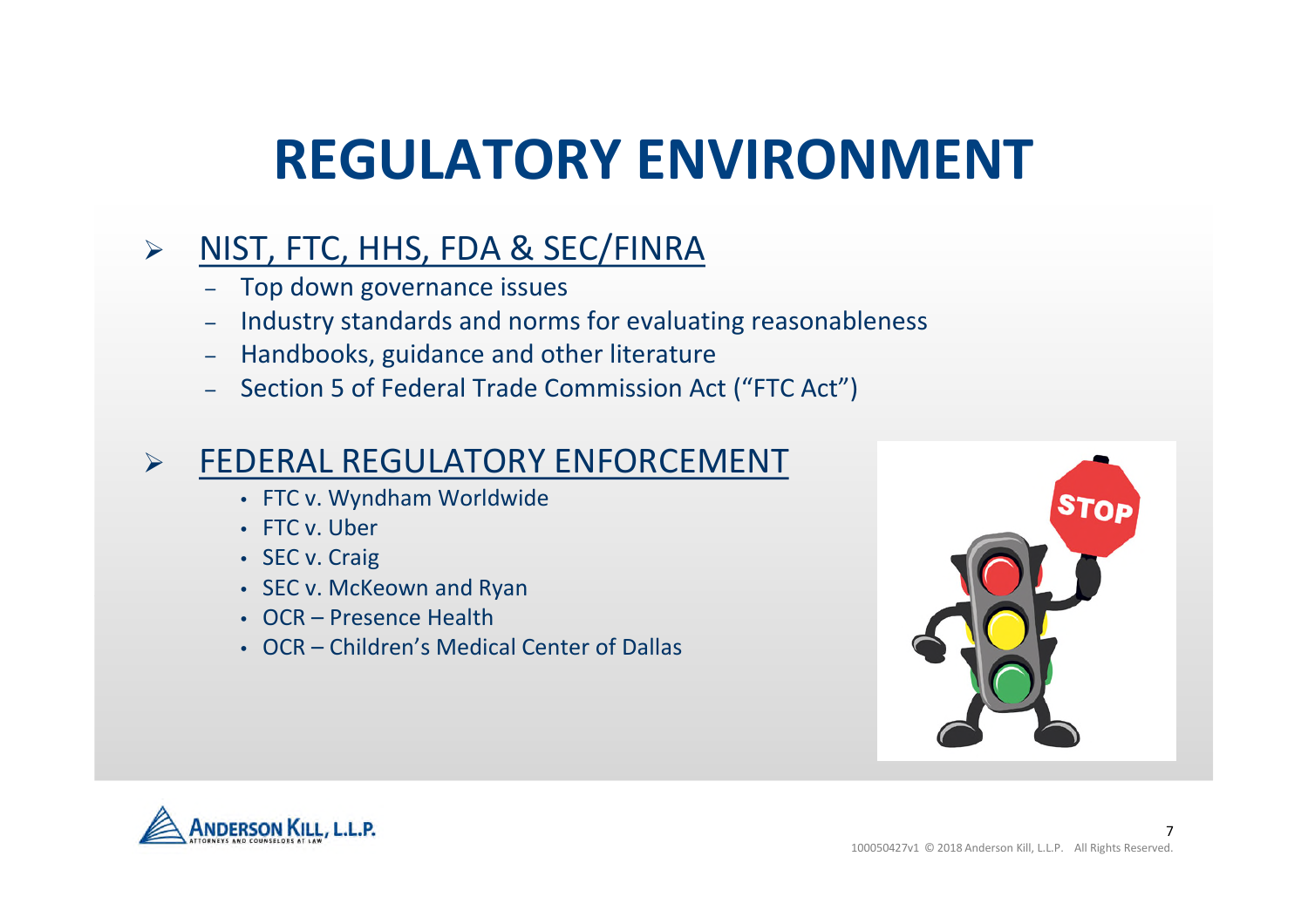### **ALIGNING POTENTIAL RISKS WITH COVERAGE**



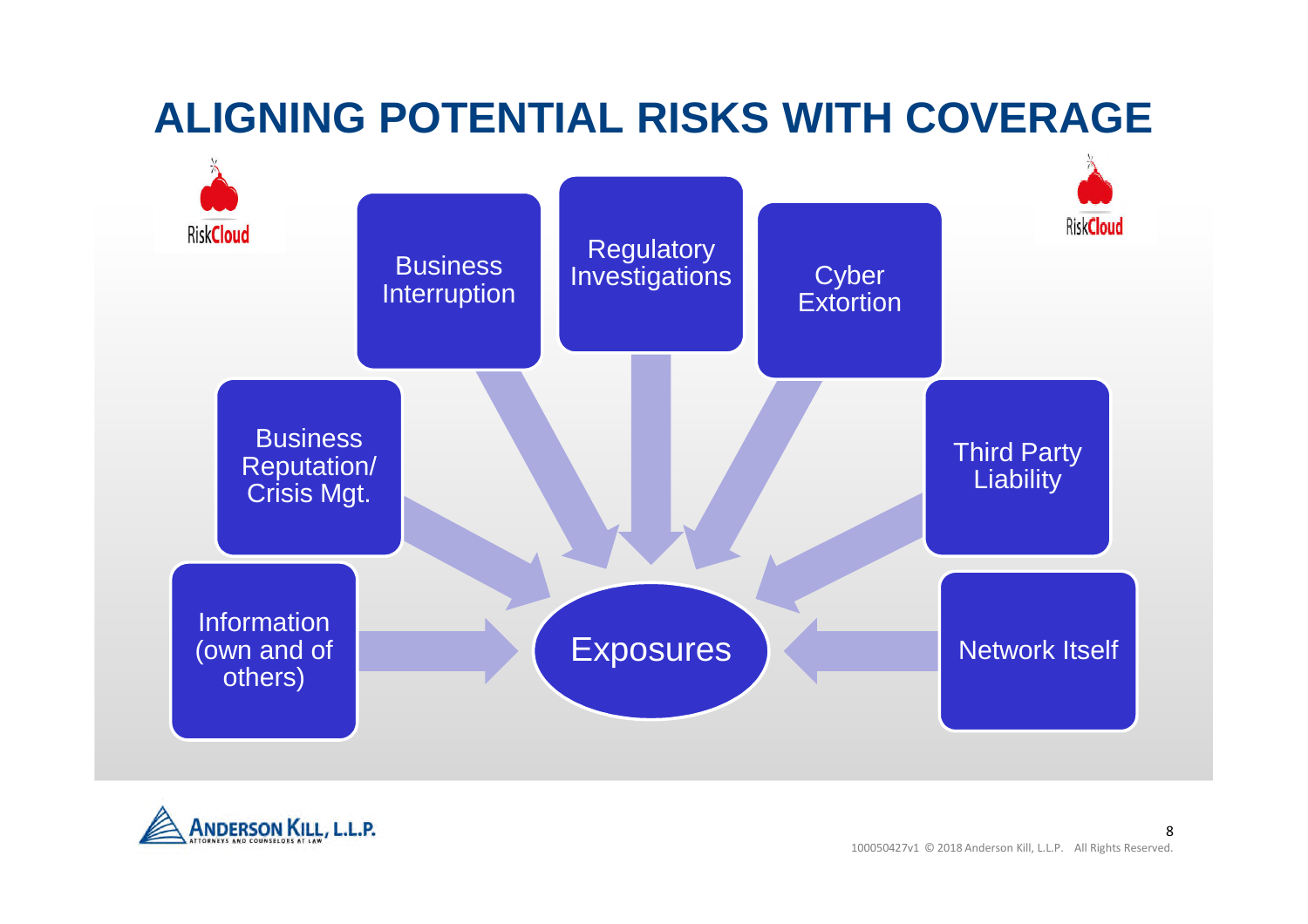## **EVALUATING COVERAGE**

- $\triangleright$  First-party losses
- $\triangleright$  Liability (third-party) claims



 $\triangleright$  Gaps, overlapping policies and definitions

### $\triangleright$  Exclusions

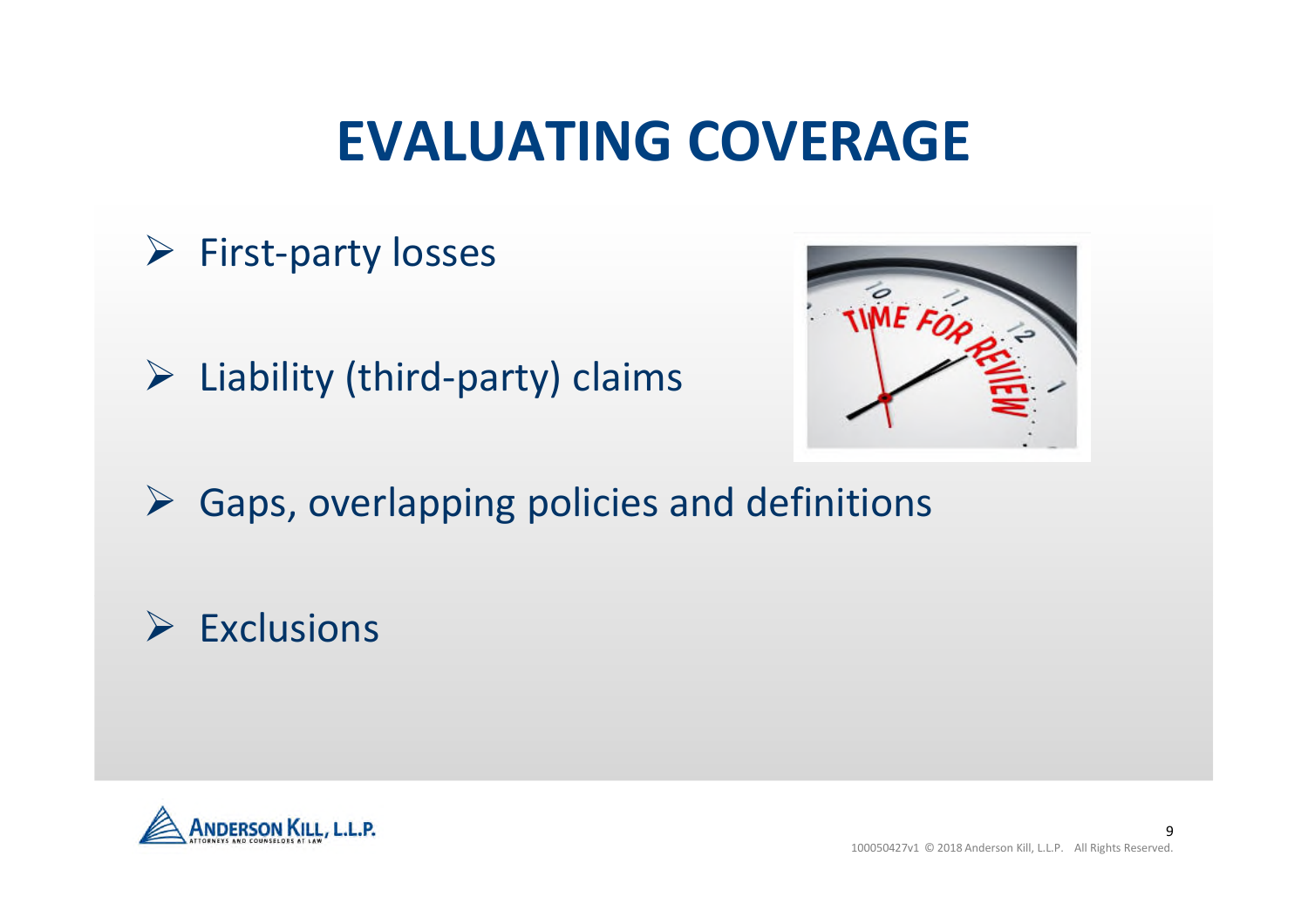## **FIRST STEPS**

- Identify all potentially applicable policies.
	- Your own, and those of others (vendors, banks)
- Provide timely notice Even if you're told there's no coverage!
- Assemble the Team.
- Determine immediate proof of loss/documentation requirements.



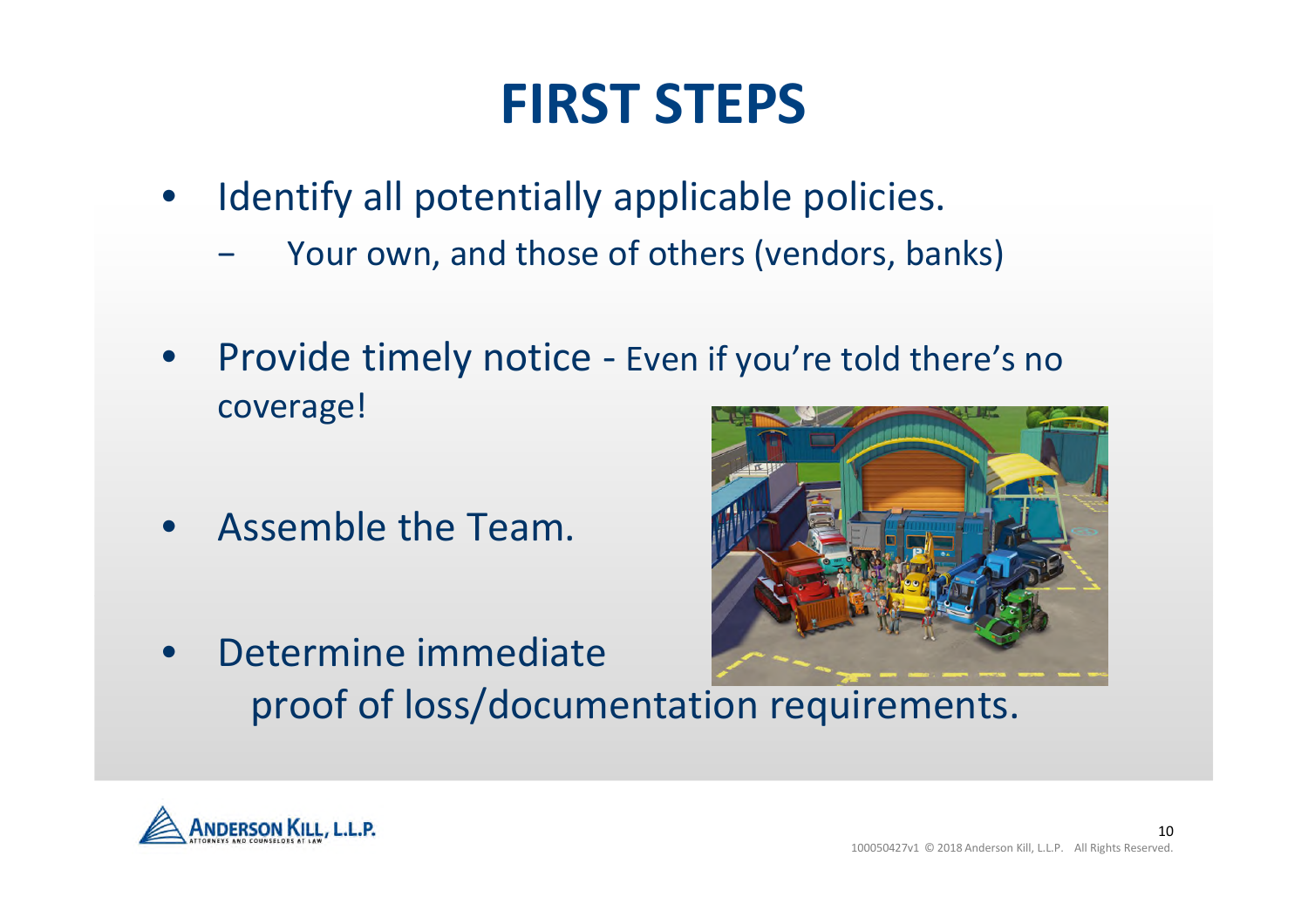## **FIRST-PARTY COVERAGE ISSUES**

- **Crime Policy**
- 11 coverage parts
	- Employee theft
	- − Premises Coverage
	- − In Transit
	- − Forgery
	- − Computer Fraud
	- − Funds Transfer Fraud
	- − Money Orders and Counterfeit Currency Fraud
	- − Credit Card Coverage
	- Employee Theft/Forgery
	- Expense Coverage
	- − Social Engineering Fraud Coverage "Endorsement"







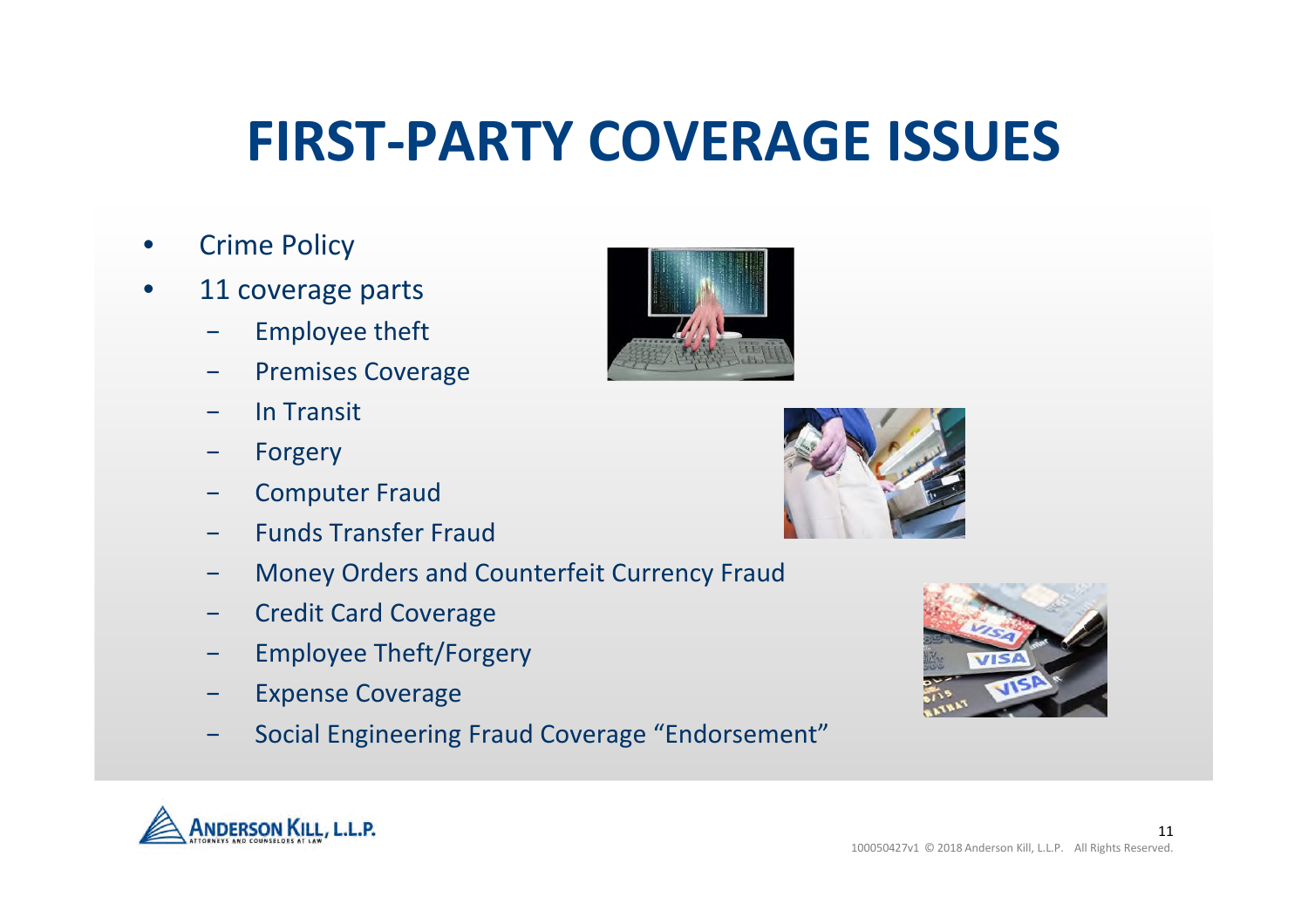# **FIRST-PARTY COVERAGE (CONT'D)**

- Identify and target the best/most likely provisions of the applicable policies.
	- − Avoid needless fights.
- Most likely coverages in this case.
	- − Computer Fraud
	- Forgery
	- − Funds Transfer
	- − Social Engineering





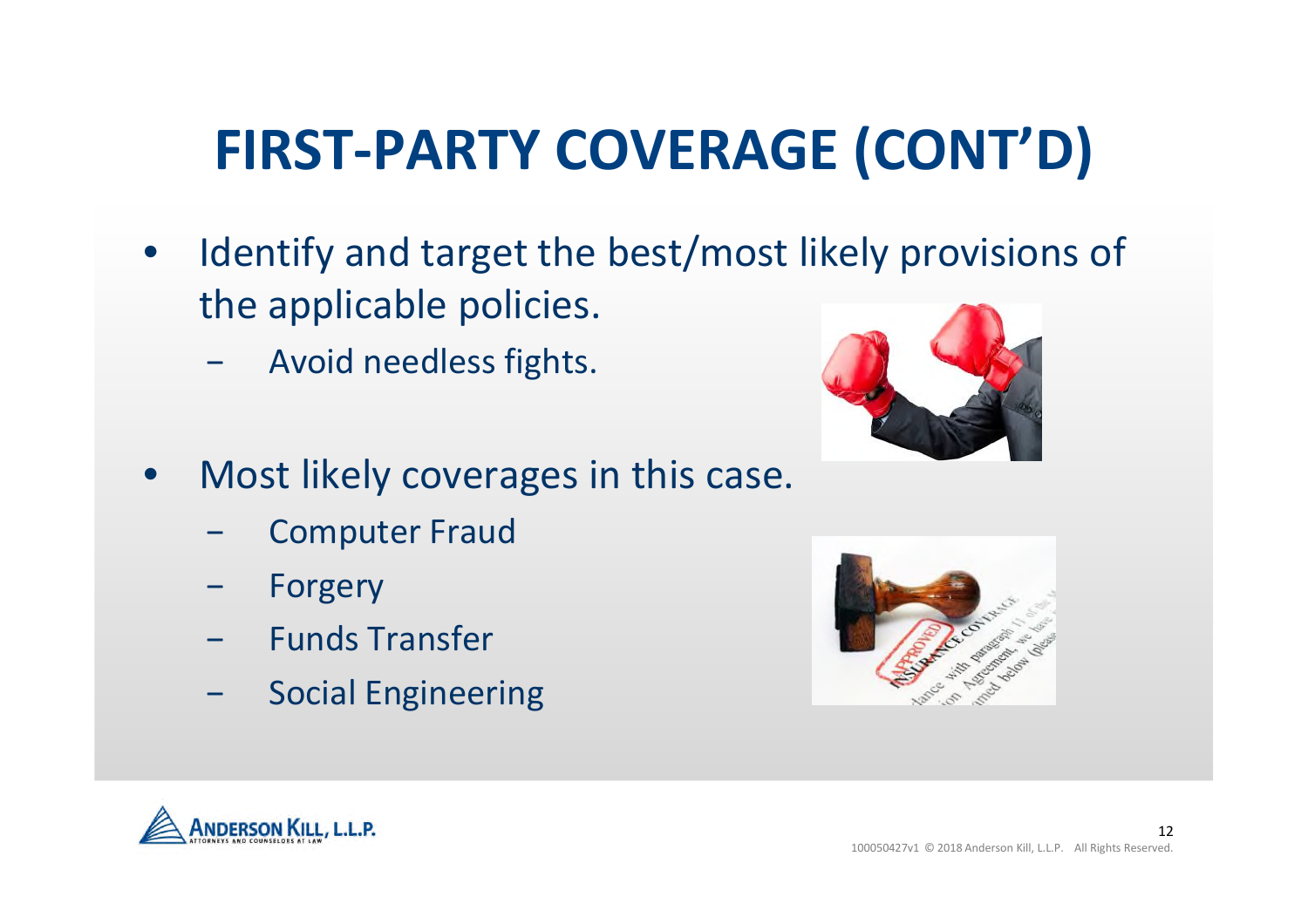### **COMPUTER FRAUD INSURING CLAUSE**

- "The Company shall pay the Organization for direct loss of Money ... sustained by an Organization resulting from Computer Fraud committed by a Third Party."
- "Computer Fraud [is] the unlawful taking or the fraudulently induced transfer of Money ... resulting from a Computer Violation."

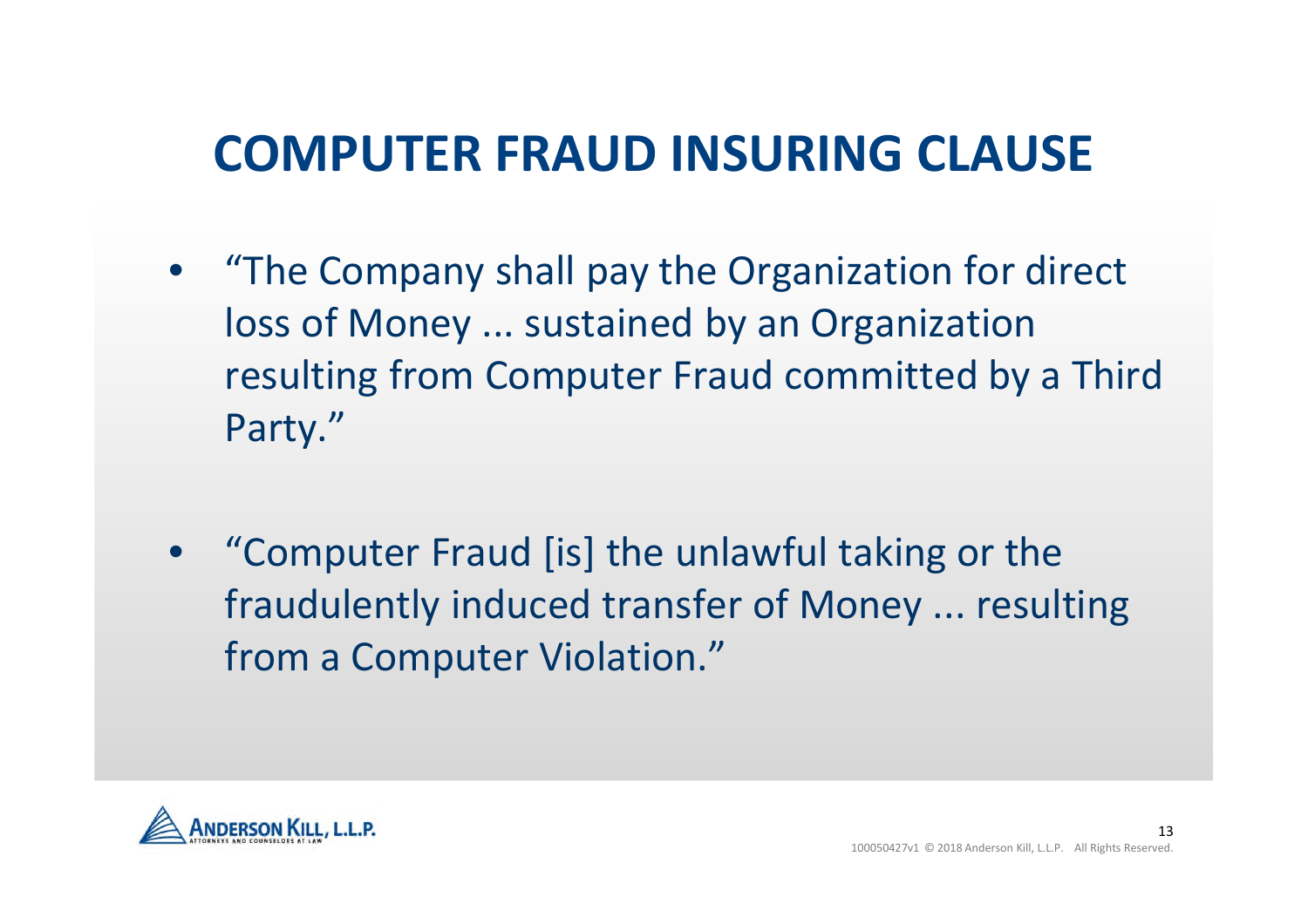## **COMPUTER FRAUD INSURING CLAUSE (CONT'D)**

- "Computer Violation"  $\rightarrow$  "the fraudulent (a) entry of Data into or deletion of Data from a Computer System; (b) change to Data elements of program logic of a Computer System, which is kept in machine readable format or (c) introduction of instructions, programmatic or otherwise, which propagate themselves through a Computer System," directed against an Organization.
- "Data"  $\rightarrow$  "a representation of information, knowledge, facts, concepts or instructions which are processed and stored in a Computer System."

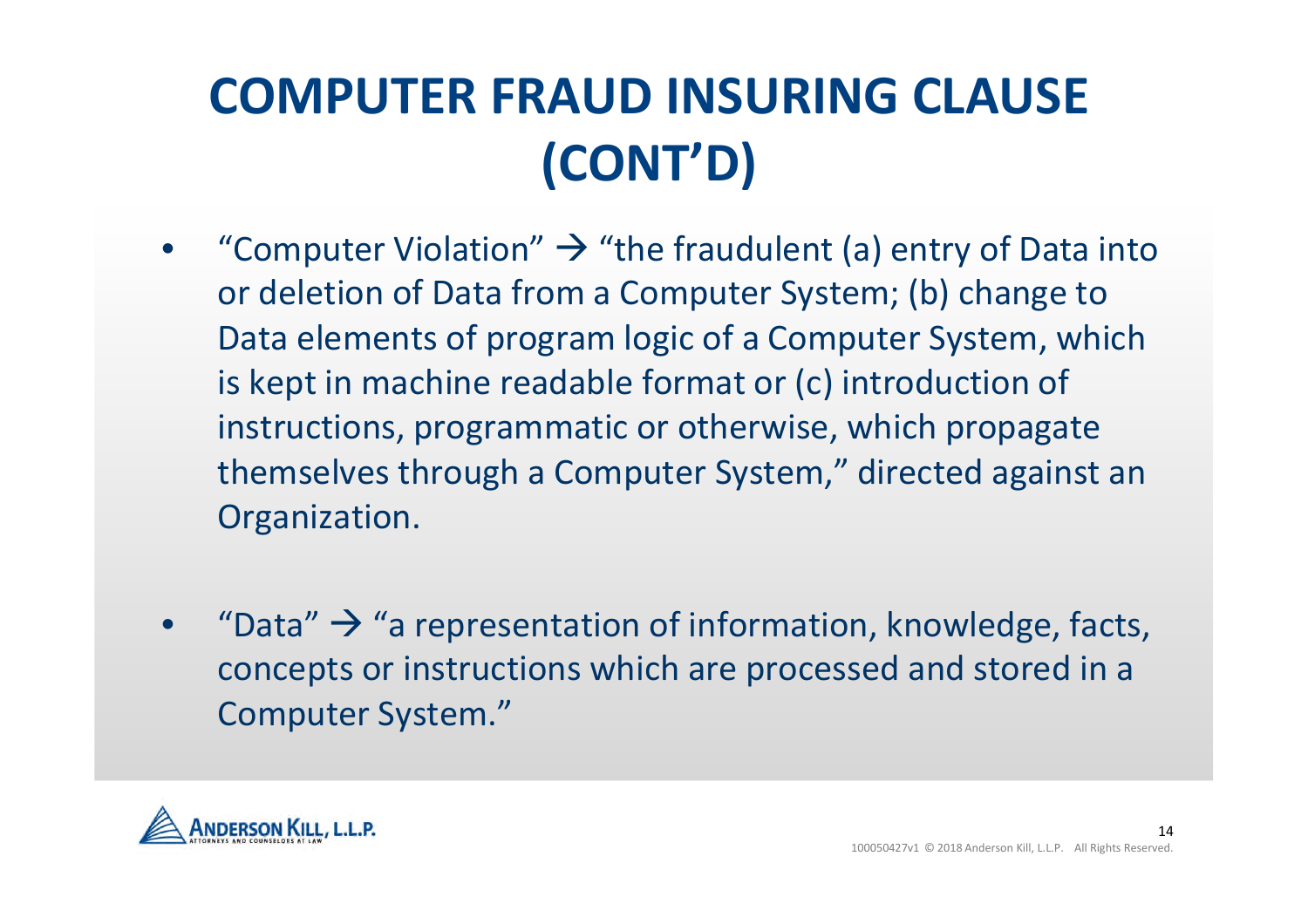## **BUT – "SOCIAL ENGINEERING" ENDORSEMENT**

- Coverage "for loss resulting from an Organization having transferred, paid or delivered any Money or Securities as the direct results of Social Engineering Fraud committed by a person purporting to be a Vendor, Client or an Employee who was authorized by the Organization to instruct other Employees to transfer Money or Securities."
- "Social Engineering Fraud means the intentional misleading of an Employee, through misrepresentation of a material fact which is relied upon by an Employee, believing it to be genuine."
- **Excludes** coverage for "loss or damage due to ... Forgery, Computer Fraud, Funds Transfer Fraud[.]"

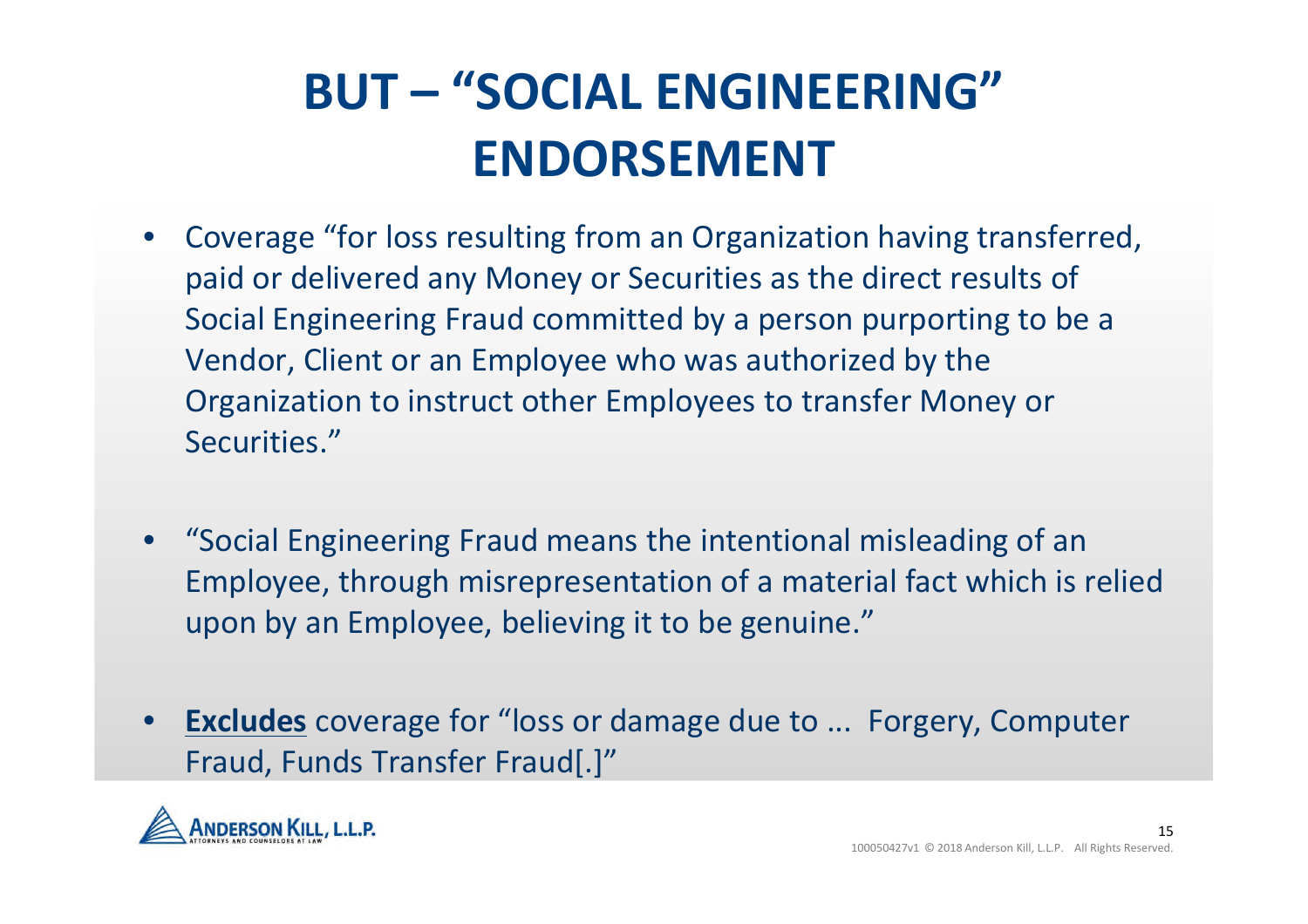## **KEY CRIME CASES**

- *Medidata Sols., Inc. v. Federal Ins. Co.*, 268 F.Supp. 3d 471 (S.D.N.Y. 2017), *aff'd*, 729 Fed. Appx. 117 (2d Cir. July 6, 2018).
- *American Tooling Ctr., Inc. v. Travelers Cas. & Sur. Co.,* 16- 12108, 2017 US Dist. LEXIS 120473, *rev'd*, 895 F.3d 455 (6th Cir. 2018).
- *Principle Sols. Grp. v. Ironshore Indem.,* Inc., No. 1:15-CV-4130- RWS, 2016 U.S. Dist. LEXIS 194245 (N.D. Ga. Mar. 22, 2016).
- *Pestmaster Servs. v. Travelers Cas. & Sur. Co. of Am.*, 2014 U.S. Dist. LEXIS 108416 (C.D. Cal July 17, 2014).
- Apache Corp. v. Great Am. Ins. Co., 662 Fed. Appx. 252 (5<sup>th</sup> Cir. 2016).

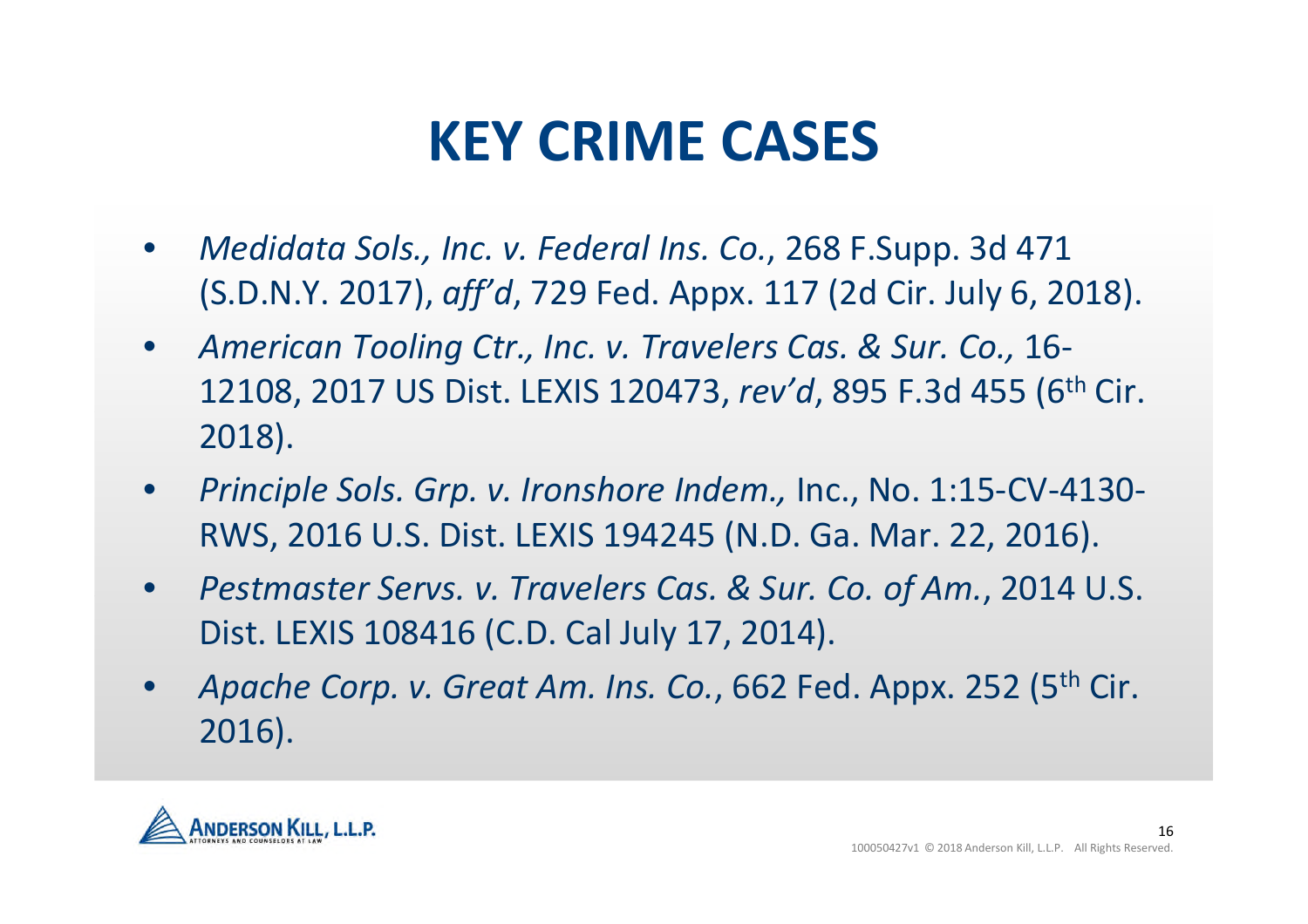## **THIRD-PARTY COVERAGE ISSUES**

- Not Crime policies; Cyber and E&O
- For claims against the insured
	- Usually fraud or similar misuse of compromised data
- Scope of Coverage
- **Key Exclusions** 
	- − Contractual Liability

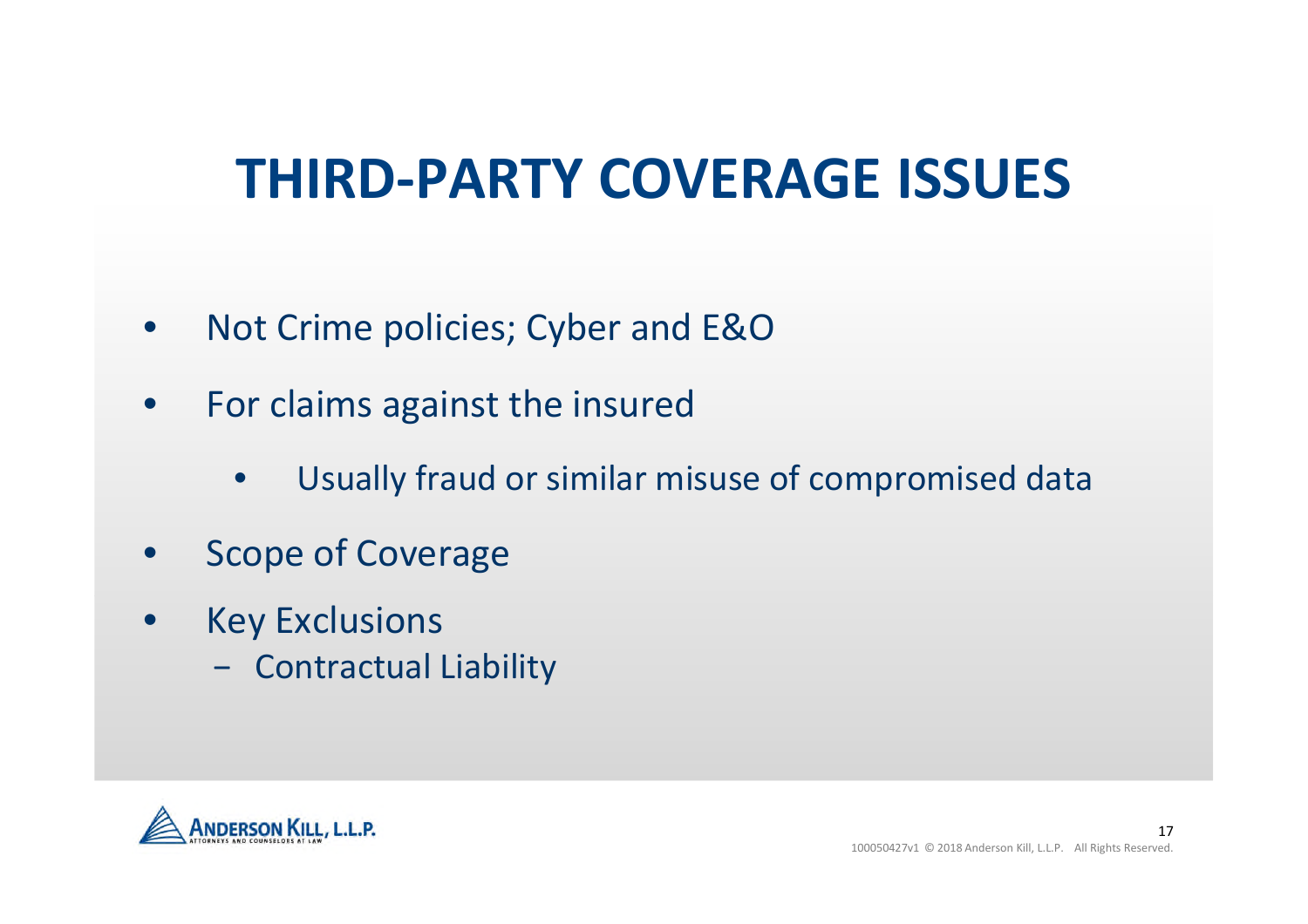## **CYBER COVERAGE**

Over 12 Coverage Parts:

- Network Security & Privacy Liability Coverage
- − Media Liability Coverage
- − Professional Services Liability
- − Technology Services Liability
- − Incident Response (Breach Consult./Data Forensics/Breach Resp./Public Rel.)
- PCI Expenses Coverage
- − Network Extortion
- − Cyber Crime Coverage
- − Data Restoration Coverage
- − Business Interrupt. & Extra Exp.
- − Supplemental Expenses Coverage
- Disciplinary Proceedings

| Custom Insurance Coverage Checklist - v1.1<br>Cyber Security<br>This coverage checklist is based on answers you provided about yo<br>suide when shopping for insurance and talking to agents. It is for |            |
|---------------------------------------------------------------------------------------------------------------------------------------------------------------------------------------------------------|------------|
| with your insurance agent for professional insurance advice.                                                                                                                                            |            |
|                                                                                                                                                                                                         |            |
|                                                                                                                                                                                                         |            |
|                                                                                                                                                                                                         | .404<br>机图 |
| Your Coverage Summary                                                                                                                                                                                   | .40<br>W   |
| Cyber Network, Security, and Information<br>Cyber Errors, Omissions, and Wrongful Acts<br>Cyber Communications and Media Liability                                                                      | $\bullet$  |
|                                                                                                                                                                                                         |            |
| Cyber Extortion Threat<br>with Management Expenses                                                                                                                                                      |            |
| Cyber Terrorism<br>theft utantity Theft                                                                                                                                                                 |            |

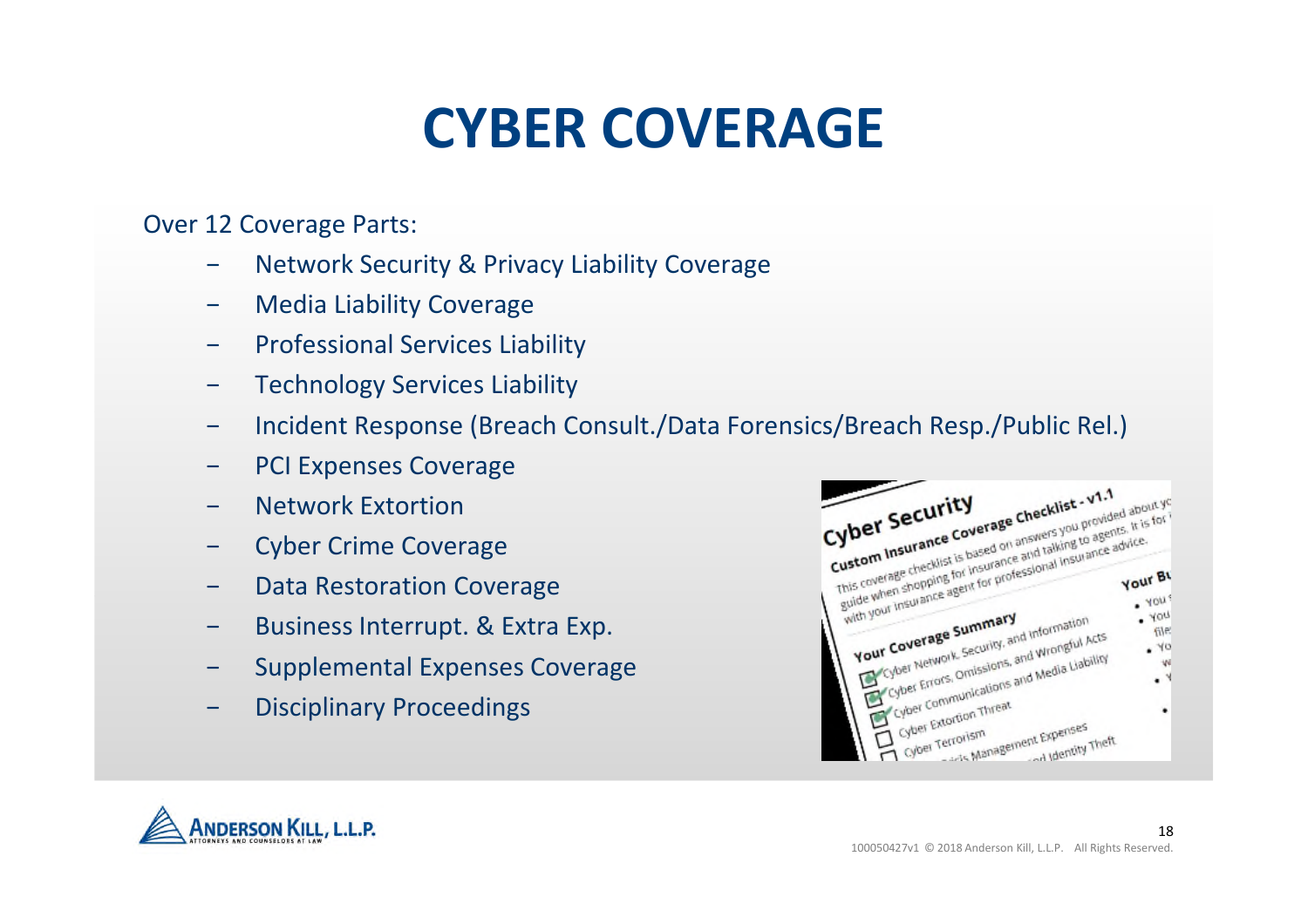# *P.F. Chang's China Bistro v. Fed. Ins. Co.*

- *2016 U.S. Dist. LEXIS 70749, 2016 WL 3055111 (D. Ariz. 2016)*
	- \$50,000.00 Case Management Fee
	- \$163,122.72 ADC Operational Reimbursement
	- \$1,716,798.85 ADC Fraud Recovery

- Privacy Injury BAMS not injured
- Notification Costs whose costs?



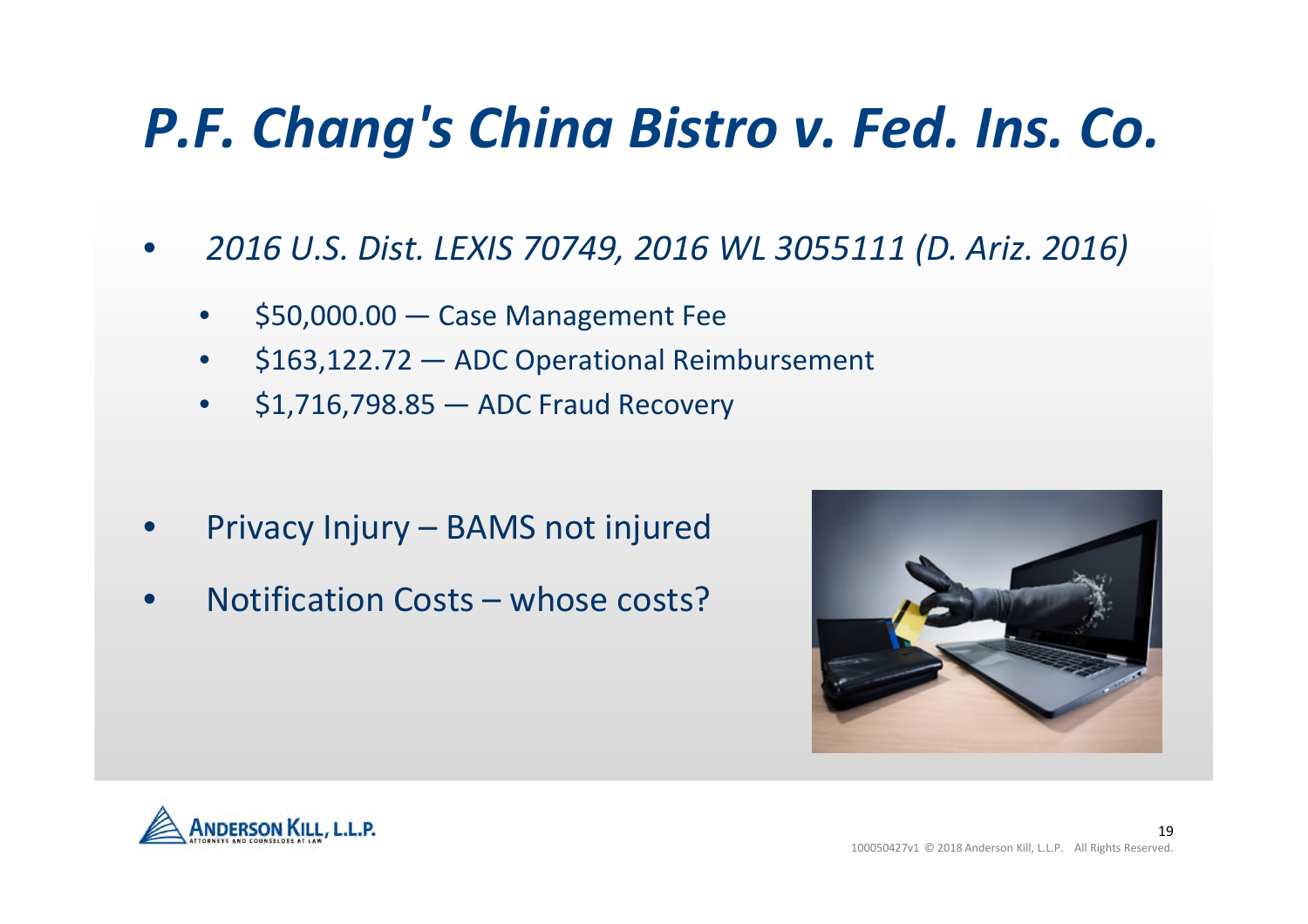# *P.F. Chang's (cont.)*

#### • **Exclusion**

- With respect to all Insuring Clauses, [Federal] shall not be liable for any Loss on account of any Claim, or for any Expense . . . based upon, arising from or in consequence of any . . . liability assumed by any Insured under any contract or agreement
- **Definition**: PCI Expenses means expenses assessed against an Insured pursuant to a Payment Card Industry Data Security Standards (PCI DSS) Merchant Services Agreement, …

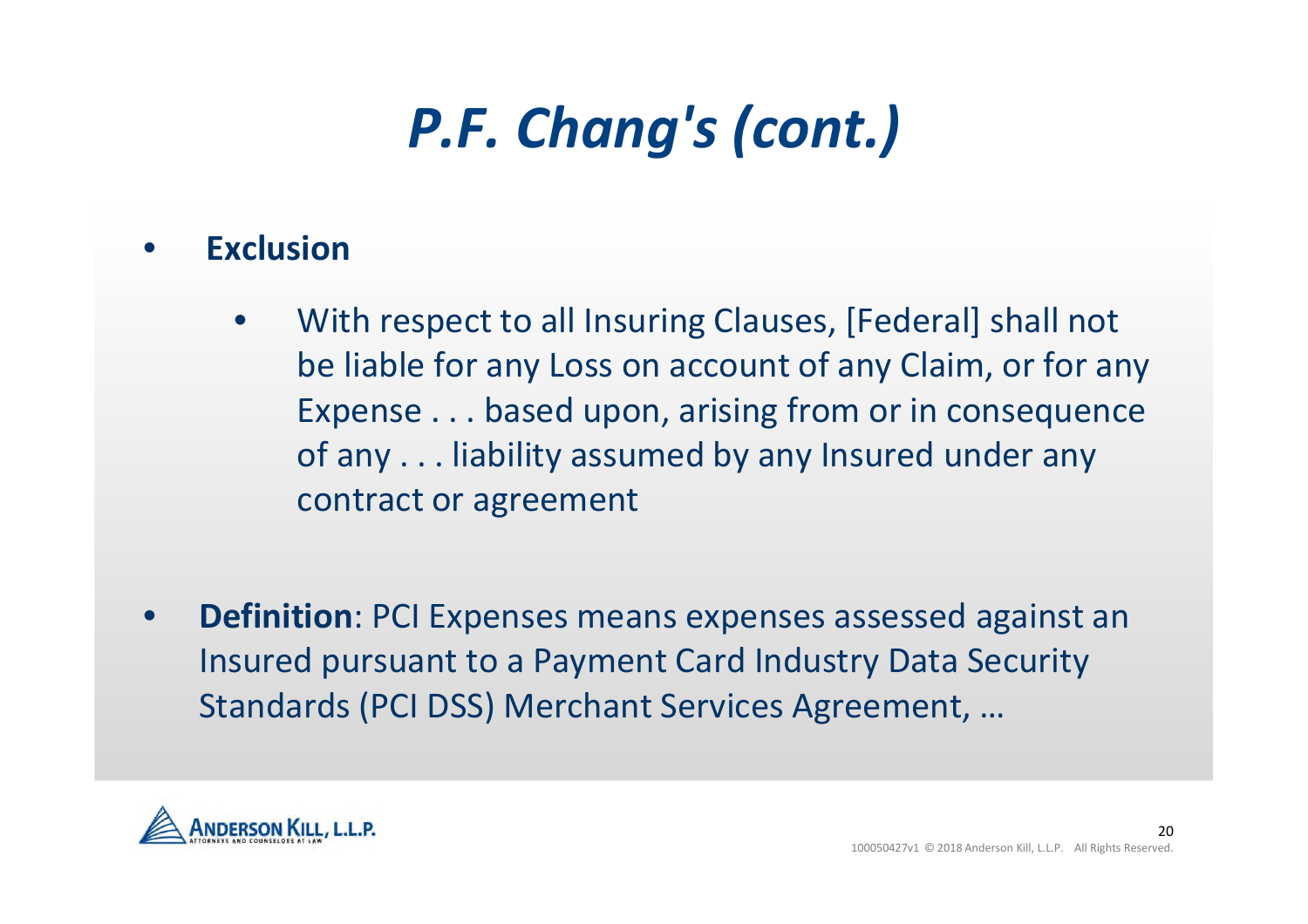## **INDEMNIFICATION**

Contractual Liability, is it covered or excluded?

1) Do you have liability insurance coverage for indemnity obligations?

- Probably yes.
- 2) Where is that coverage?
	- (Hint: it starts with C, ends with L and has G in it)
	- The contractual liability exclusion has a carve back, usually for "Insured Contracts"

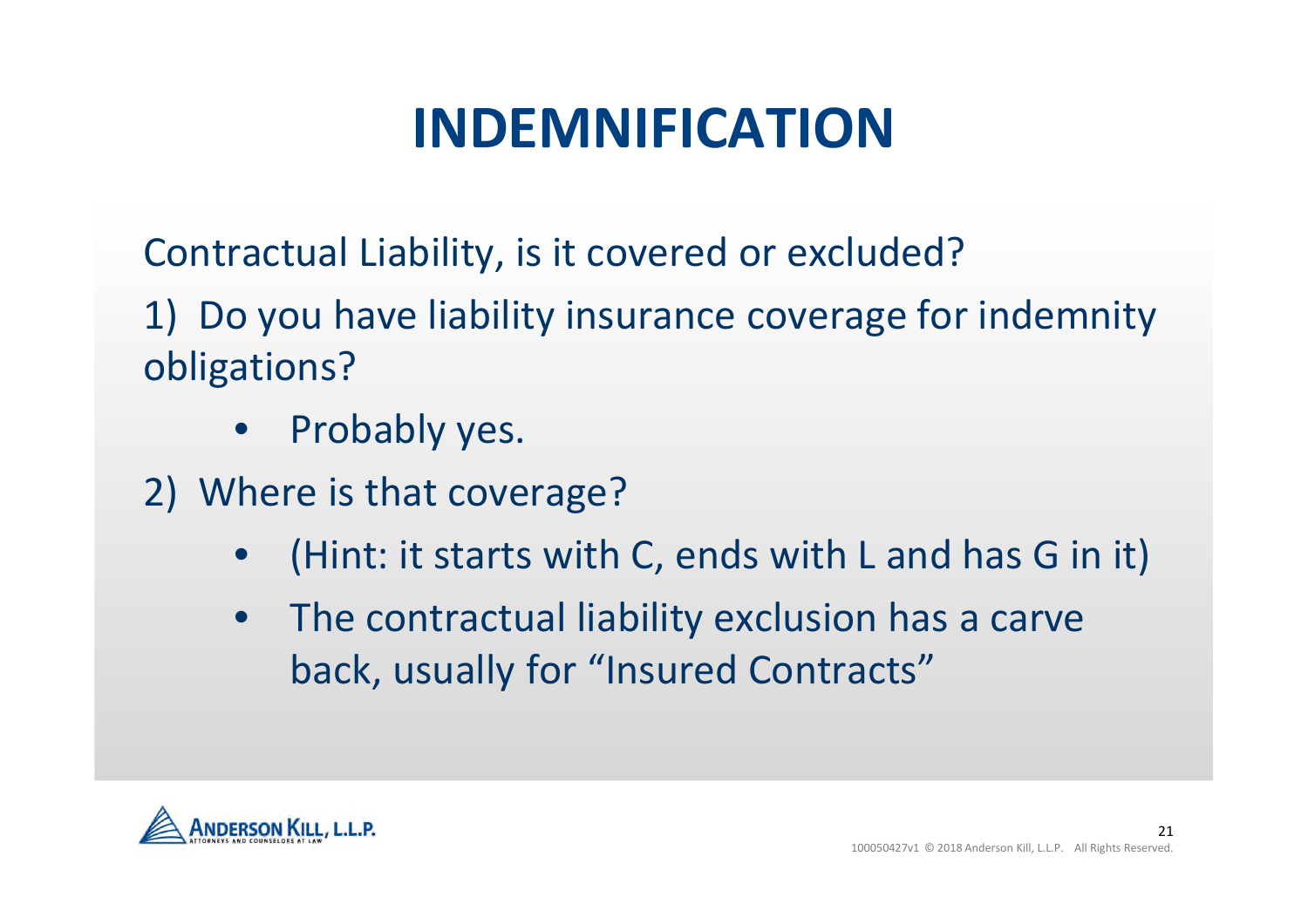## **INDEMNIFICATION**

### Carve back:

#### **Assumed Liability of Insured**

The **Insured Entity** is insured for liability it assumes in a written contract … under which it assumes the tort liability (liability that would be imposed by law in the absence of any contract or agreement) of another party incurred by such third party as a result of an **Insured's Wrongful Act** … provided:

**a.** liability to such party … has also been assumed in such contract …; and,

**b.** such attorney fees and litigation expenses are for defense of that party against a civil or alternative dispute resolution proceeding in which **Damages** to which this insurance applies are alleged.…

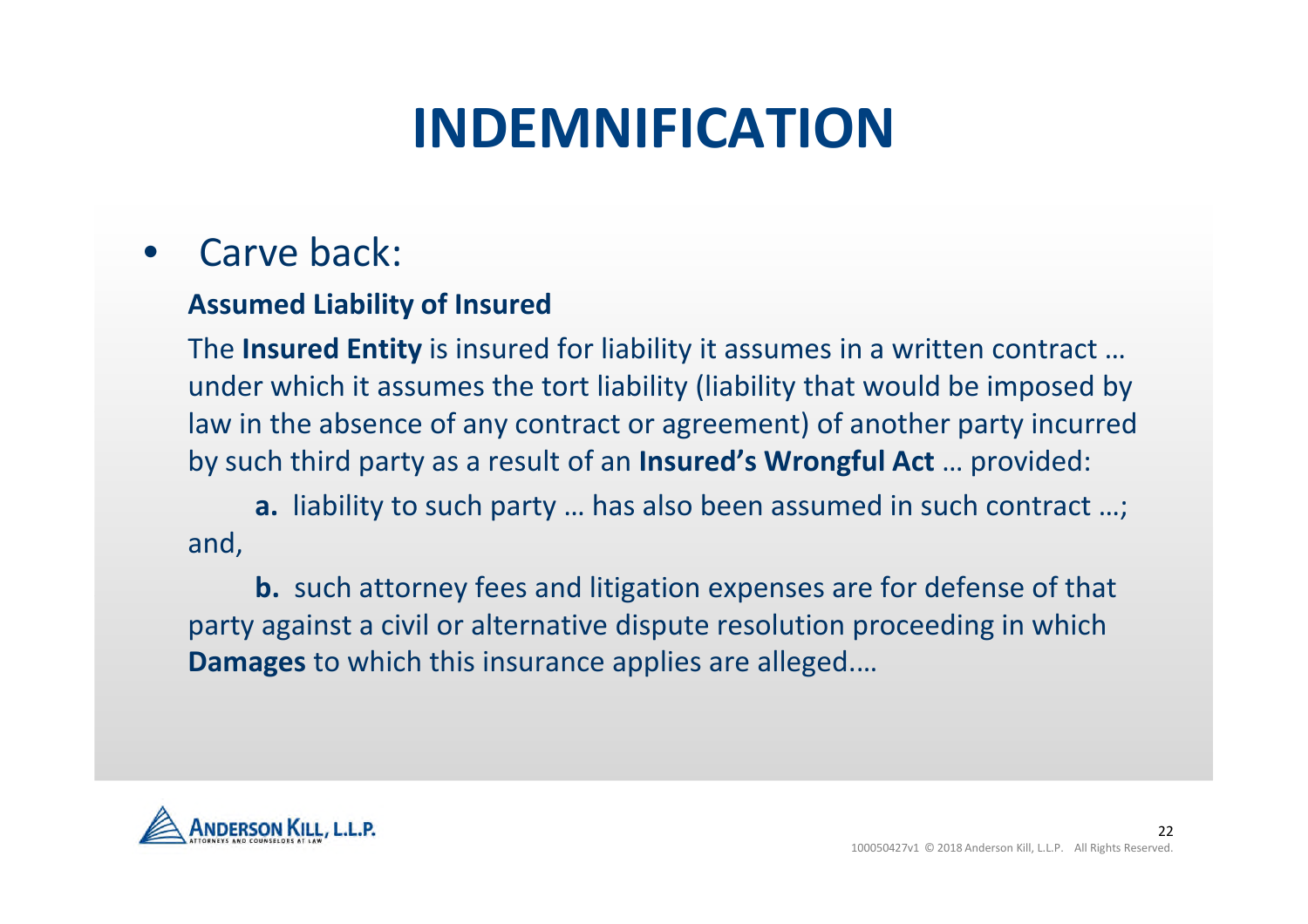## **LOSS CATEGORIES**

"Loss does not include:

- a. taxes, fines, and penalties, except for those fines and penalties for a Network Security and Privacy Wrongful Act ...;
- b. profits, future royalties, costs of licensing, ..., or disgorgement …;
- c. the costs to comply with orders ...;
- d. remedies due pursuant to a contractual provision, ... except to the extent that an Insured could be held liable in the absence of such contract or agreement;
- e. matters that are uninsurable under applicable law; [GDPR?]
- f. … upgrade of computers, ...;
- g. any cost … to correct ... any Professional Services … except … [to] settle …
- h. the return, reinvestment, reimbursement or replacement of funds, ..."

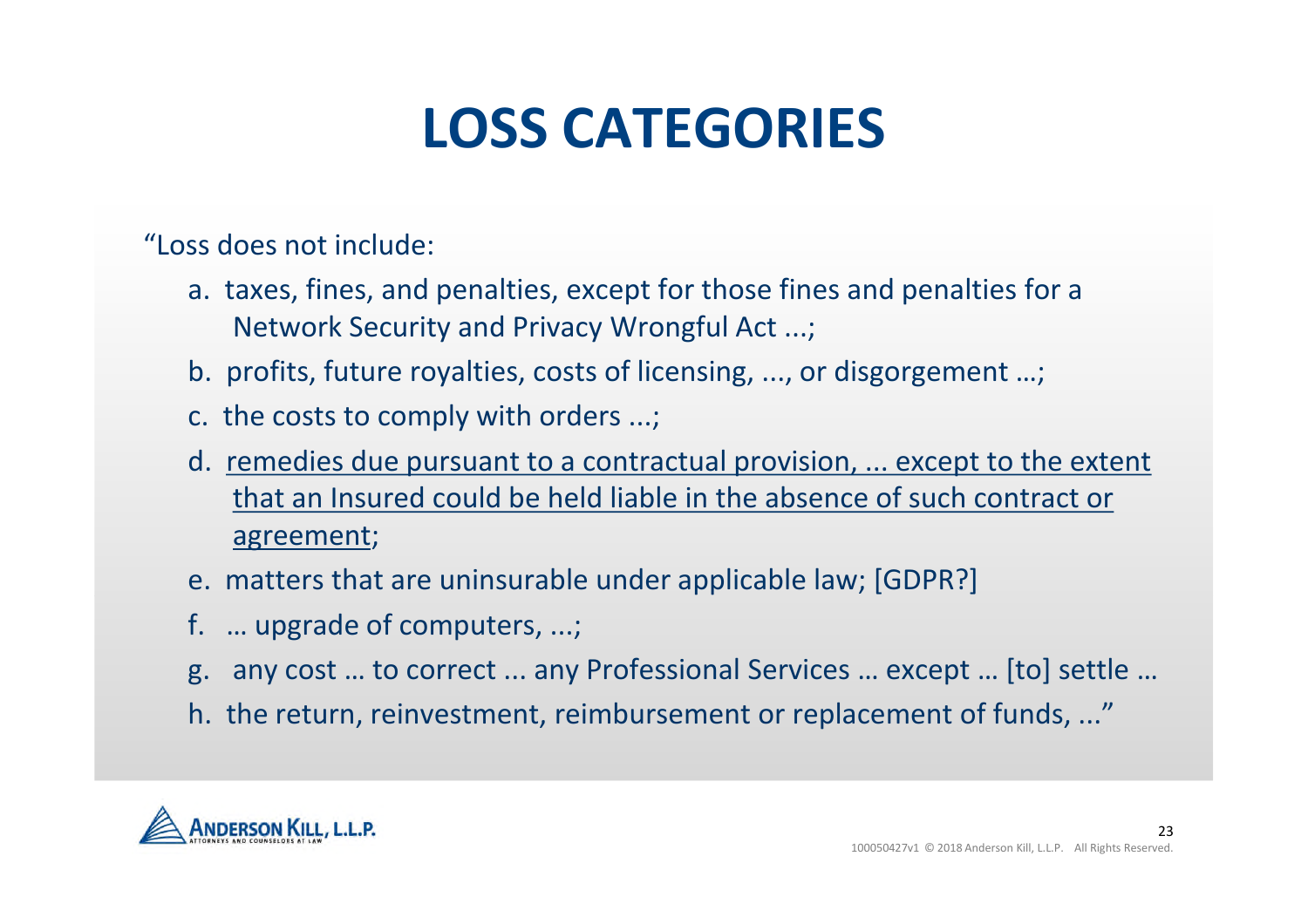## **REGULATORY INVESTIGATIONS**

- Defense costs, exclusions for salaries and overhead
- Coverage for outside counsel and others
- Coverage for fines and penalties



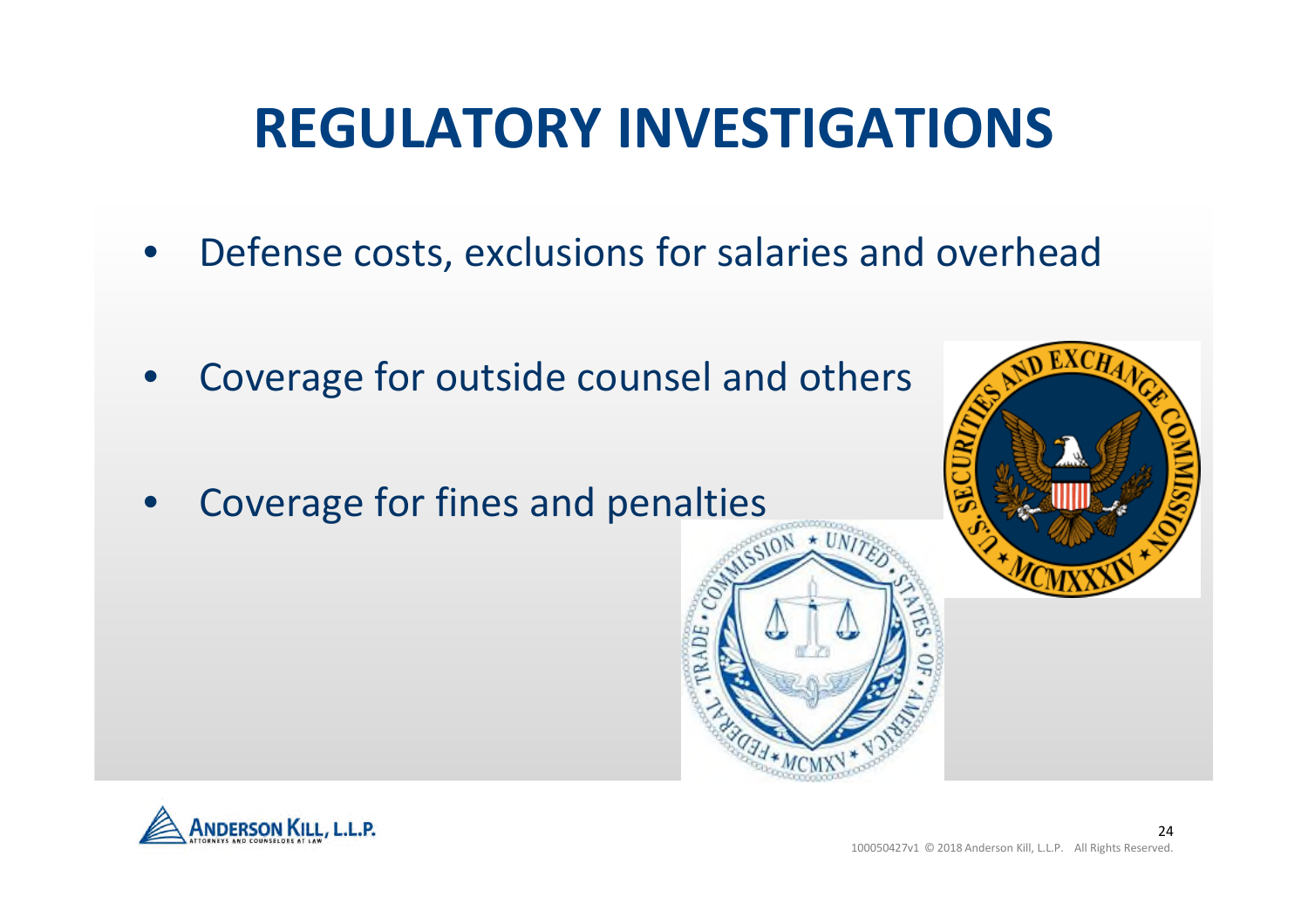# **WHAT CAN TRIGGER COVERAGE?**

- "Claim" defined including "civil, arbitration, administrative or regulatory proceeding against any Insured commenced by … the filing of a notice of charge, investigative order or like document." (D&O)
- "Claim" means …
	- 1. written demand for monetary, … or injunctive relief;
	- 2. civil proceeding ...;
	- 3. administrative or regulatory investigation,...;
	- 4. alternative dispute resolution proceeding; or
	- 5. written request to toll or waive a statute of limitations

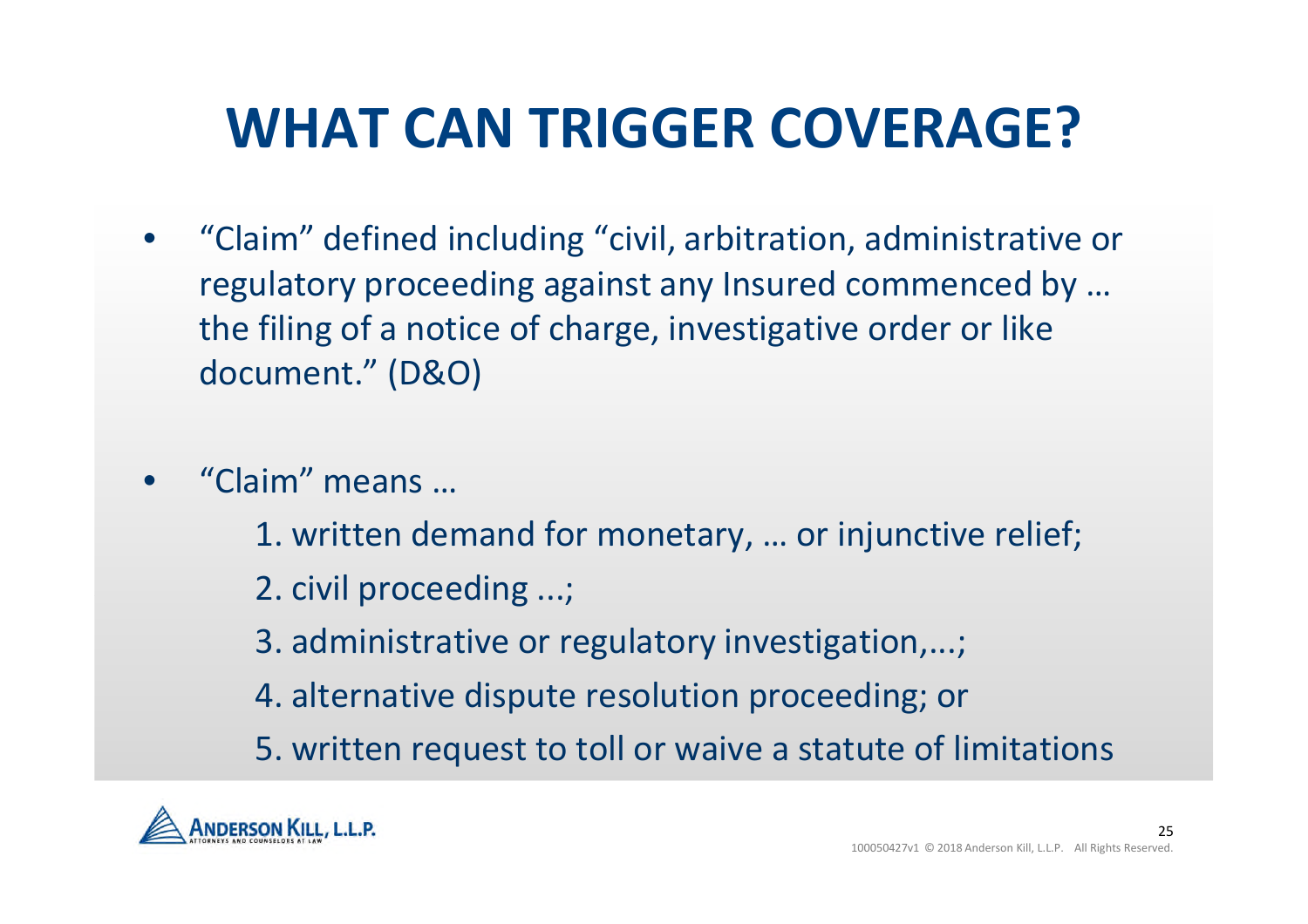## **COVERED LOSS**

Cyber policy "Loss" may include

- fines and penalties assessed pursuant to any law or regulation in any local, state, federal or foreign jurisdiction for a Network Security and Privacy Wrongful Act;
- any amounts an Insured becomes legally obligated to pay as a result of a Claim;

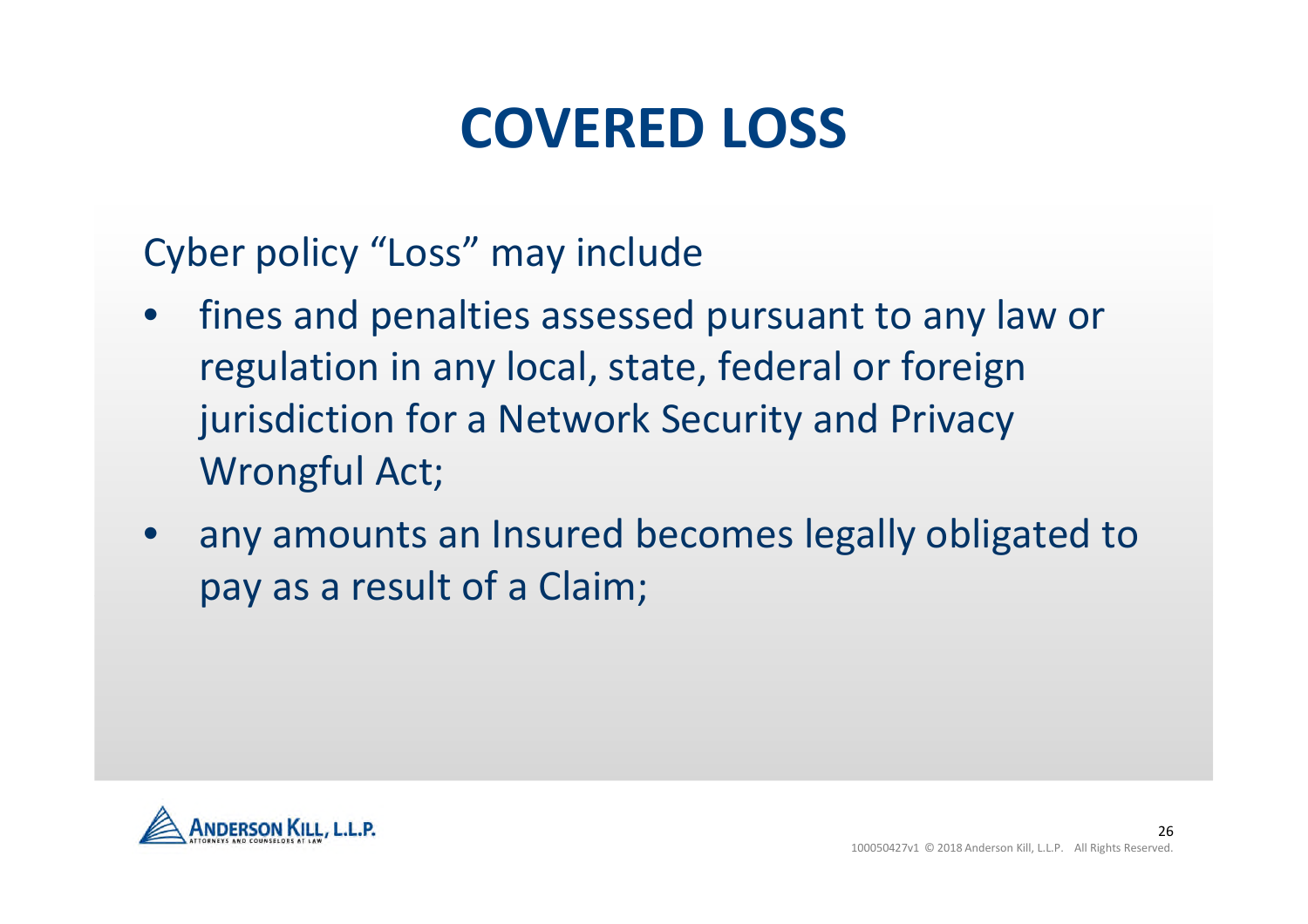## **EXCLUSIONS**

- $\triangleright$  Breach of contract (unless liable in absence of a contract)
- ▶ Patent infringement / Misappropriation of Trade Secret
- $\triangleright$  Return of Fees or Recall Expense
- Direct Bodily Injury or Property Damage (mental anguish/distress from Cyber breach?)
- $\triangleright$  False/Deceptive Advertising
- $\triangleright$  Known network security vulnerabilities
- $\triangleright$  Unsolicited communication
- $\triangleright$  Unauthorized or wrongful collection of information (coverage varies)
- $\triangleright$  Breaches or security failures that began prior to retro date
- $\triangleright$  Intentional acts or fraud by management
- $\triangleright$  Liquidated damages
- $\triangleright$  Coupons, discounts, or incentives to Insured's customers
- $\triangleright$  System upgrades or repairs
- Cyber Terrorism and Cyber War

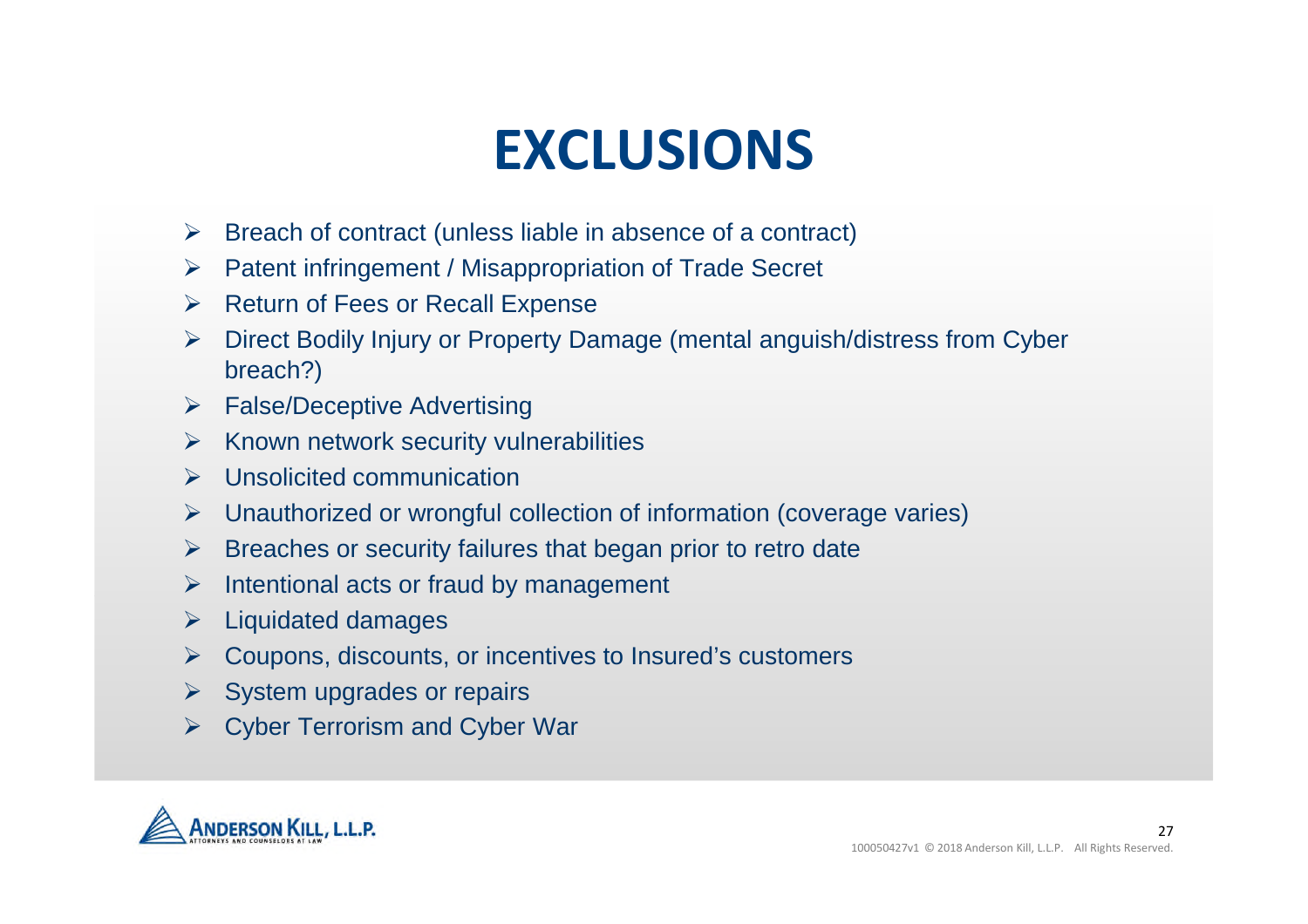# **WATCH OUT!**

- $\triangleright$  Fear of Reporting Claims?
- $\triangleright$  Timely Notice
- Waiting Periods vs. Dollar-Based Retention
- $\triangleright$  Proofs of Loss
- $\triangleright$  Suit Limitation Clauses
- $\triangleright$  Careful What Gets Disclosed During Discovery:
	- E.g., Sensitive Data, Customer Information, Network Security Blueprints
- $\triangleright$  Litigation Issues
	- Not Much Precedent
	- What Exists is Not Uniform



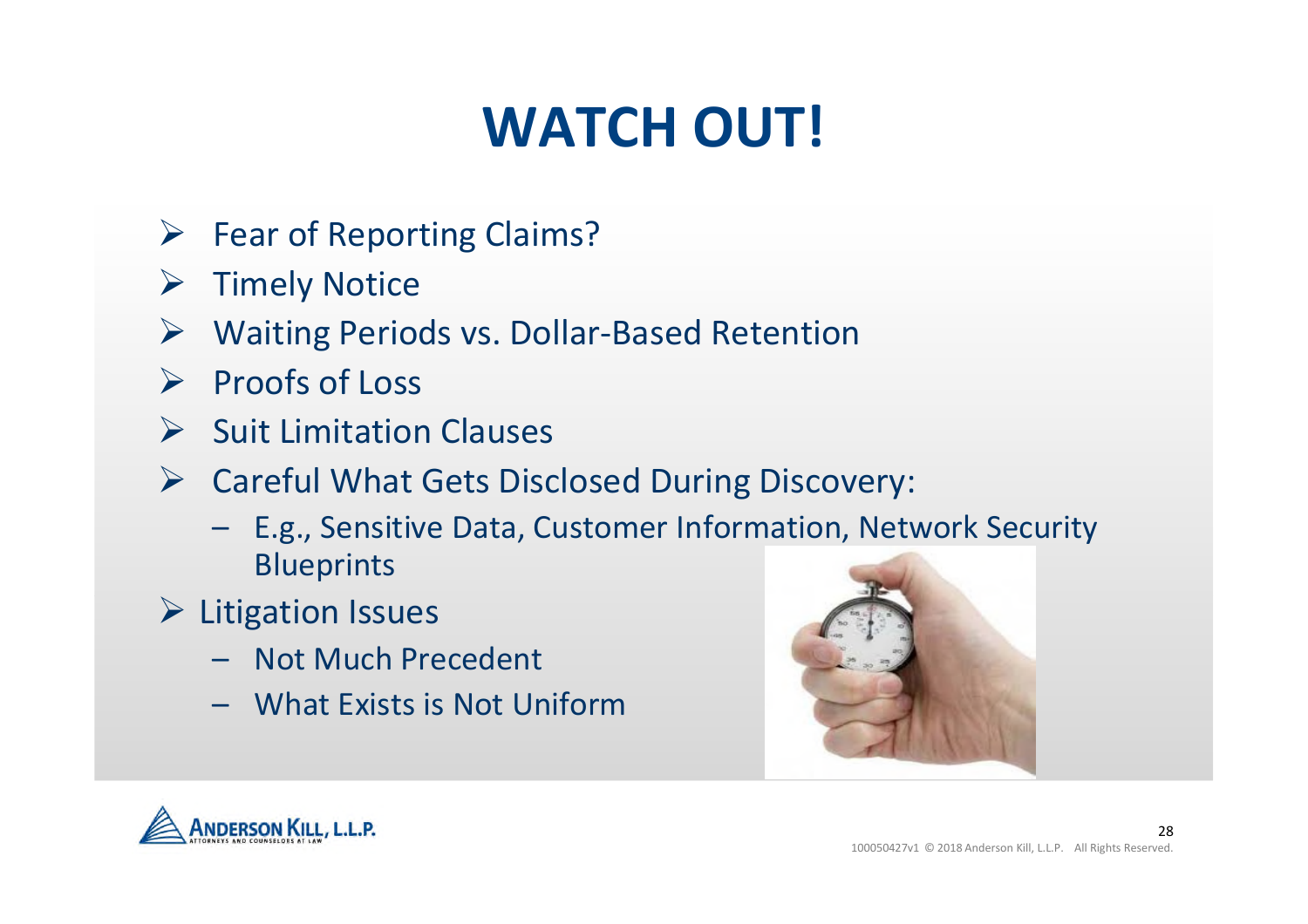### **10 TIPS FOR NAILING DOWN RESPONSIVE CYBER COVERAGE**

ITHIPISH

- 1. Applications
- 2. Retro dates



- 4. Symmetry with other insurance (*e.g*., CGL, Crime, D&O, All Risk)
- 5. Sub-limit concerns, "endorsements" and other carve outs
- 6. Beware contractual liability exclusions
- 7. Look to other policies for coverage
- 8. Beware conditions on "reasonable" cyber security measures
- 9. Business Interruption is it clear, including how measured
- 10. Give Notice!

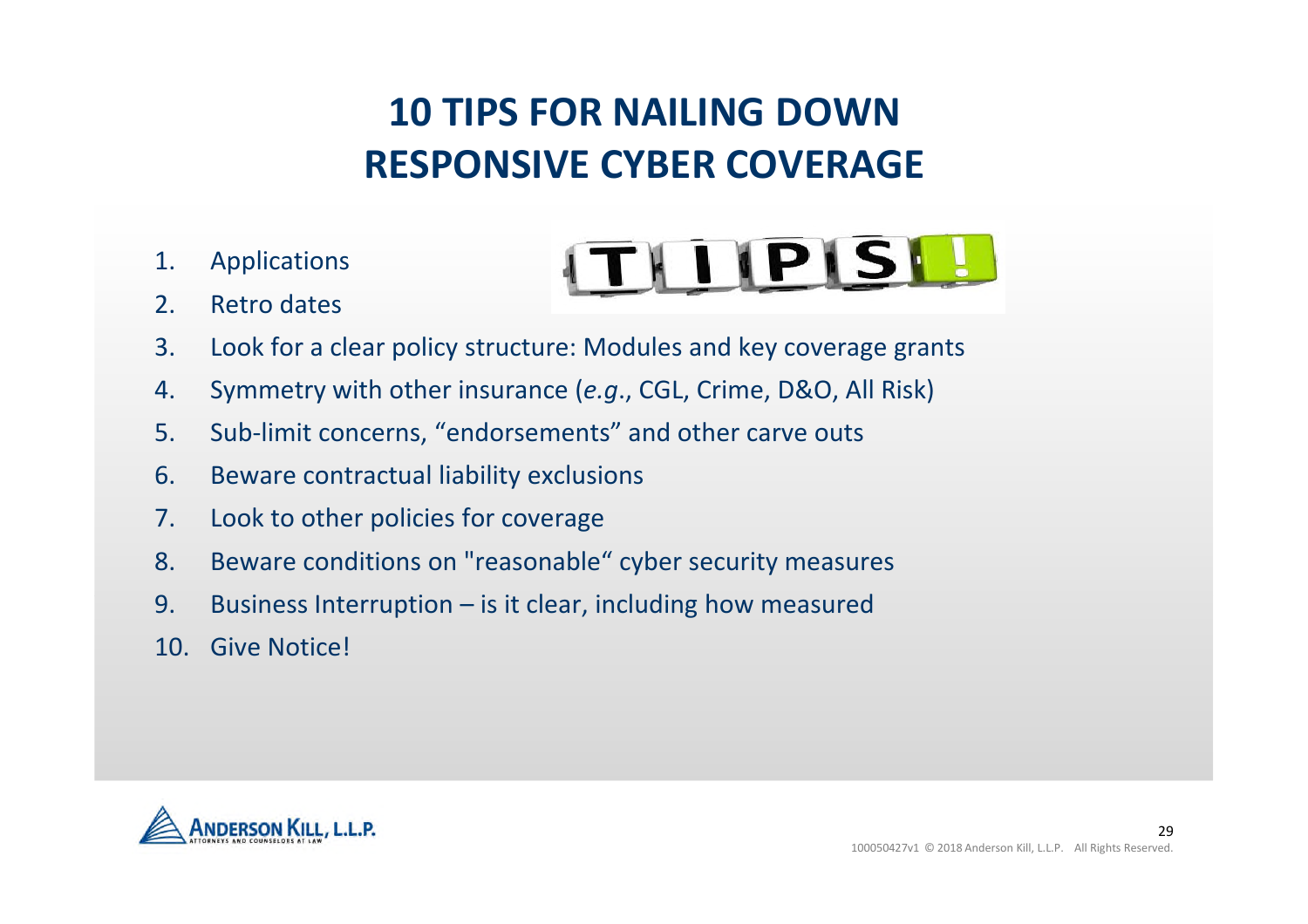## **QUESTIONS.**